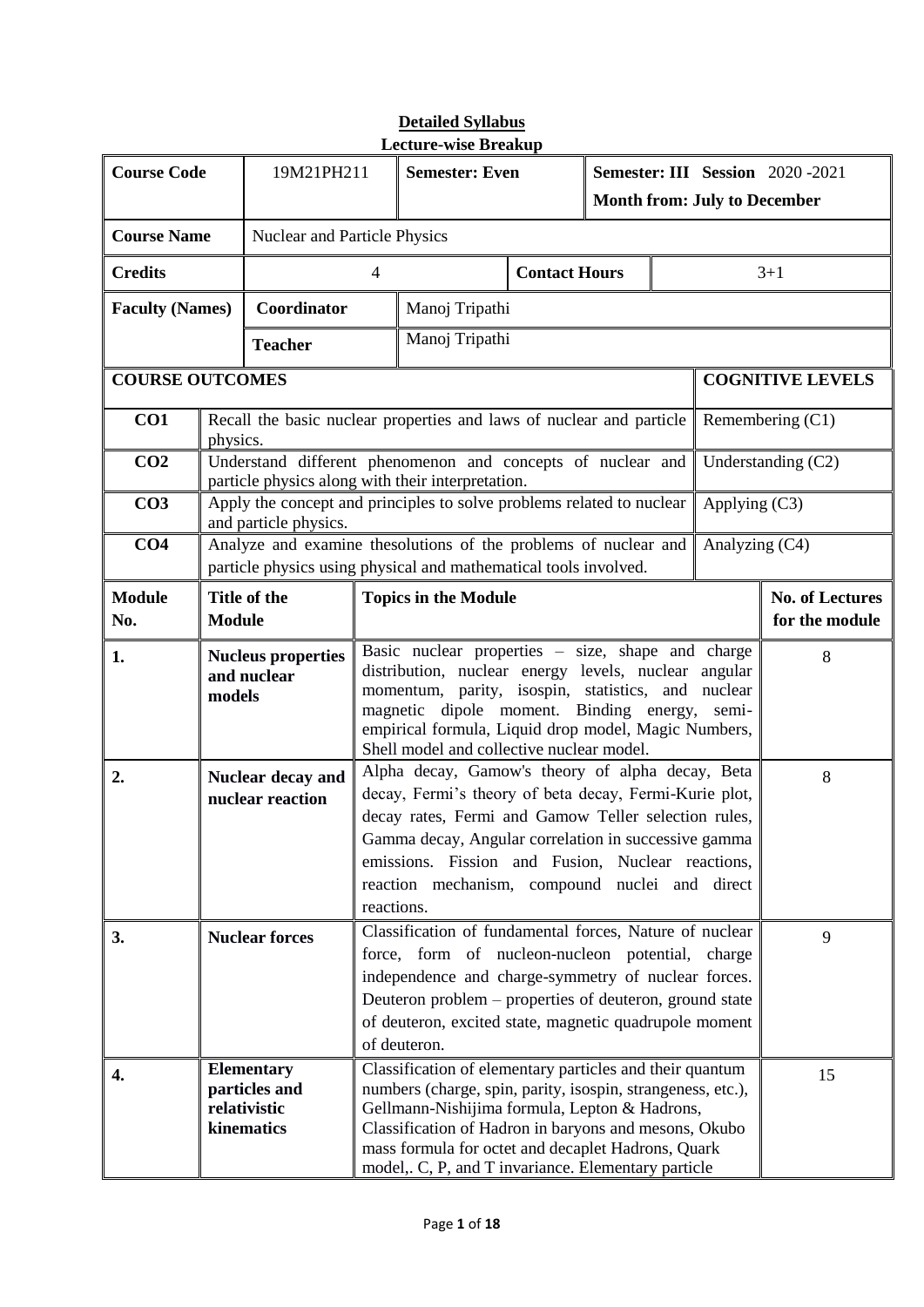|                  | symmetries, $SU(2)$ and $SU(3)$ groups, Their<br>representations. Application of symmetry arguments to<br>particle reactions. Parity non-conservation in weak<br>interaction. |                                                                                                                                                                                           |    |  |  |  |
|------------------|-------------------------------------------------------------------------------------------------------------------------------------------------------------------------------|-------------------------------------------------------------------------------------------------------------------------------------------------------------------------------------------|----|--|--|--|
|                  |                                                                                                                                                                               | <b>Total number of Lectures</b>                                                                                                                                                           | 40 |  |  |  |
|                  | <b>Evaluation Criteria</b>                                                                                                                                                    |                                                                                                                                                                                           |    |  |  |  |
|                  | <b>Components</b>                                                                                                                                                             | <b>Maximum Marks</b>                                                                                                                                                                      |    |  |  |  |
| T1               |                                                                                                                                                                               | 20                                                                                                                                                                                        |    |  |  |  |
| T2               |                                                                                                                                                                               | 20                                                                                                                                                                                        |    |  |  |  |
|                  | <b>End Semester Examination</b>                                                                                                                                               | 35                                                                                                                                                                                        |    |  |  |  |
| <b>TA</b>        | 25 [2 Quiz (7 M), Attendance (7 M) and A mini-project and class                                                                                                               |                                                                                                                                                                                           |    |  |  |  |
|                  |                                                                                                                                                                               | performance (6 M) and class performance (5M)]                                                                                                                                             |    |  |  |  |
| <b>Total</b>     |                                                                                                                                                                               | 100                                                                                                                                                                                       |    |  |  |  |
|                  |                                                                                                                                                                               | <b>Recommended Reading material:</b> Author(s), Title, Edition, Publisher, Year of Publication etc. (Text books,<br>Reference Books, Journals, Reports, Websites etc. in the IEEE format) |    |  |  |  |
| 1.               | K. S. Krane, Introducing nuclear physics, Wieley India (2008).                                                                                                                |                                                                                                                                                                                           |    |  |  |  |
| 2.               | D. C. Tayal, Nuclear Physics. Himalya Publication House, Bombay (2015).                                                                                                       |                                                                                                                                                                                           |    |  |  |  |
| 3.               | Irving Kaplan, Nuclear Physics, Narosa Publication (2002).                                                                                                                    |                                                                                                                                                                                           |    |  |  |  |
| $\overline{4}$ . | D. Griffiths, Introduction to elementary particles, 2 <sup>nd</sup> Ed, Academic Press (2008).                                                                                |                                                                                                                                                                                           |    |  |  |  |
| 5.               |                                                                                                                                                                               | S. N. Ghoshal, Nuclear and Particle Physics, S. Chand Limited (2008).                                                                                                                     |    |  |  |  |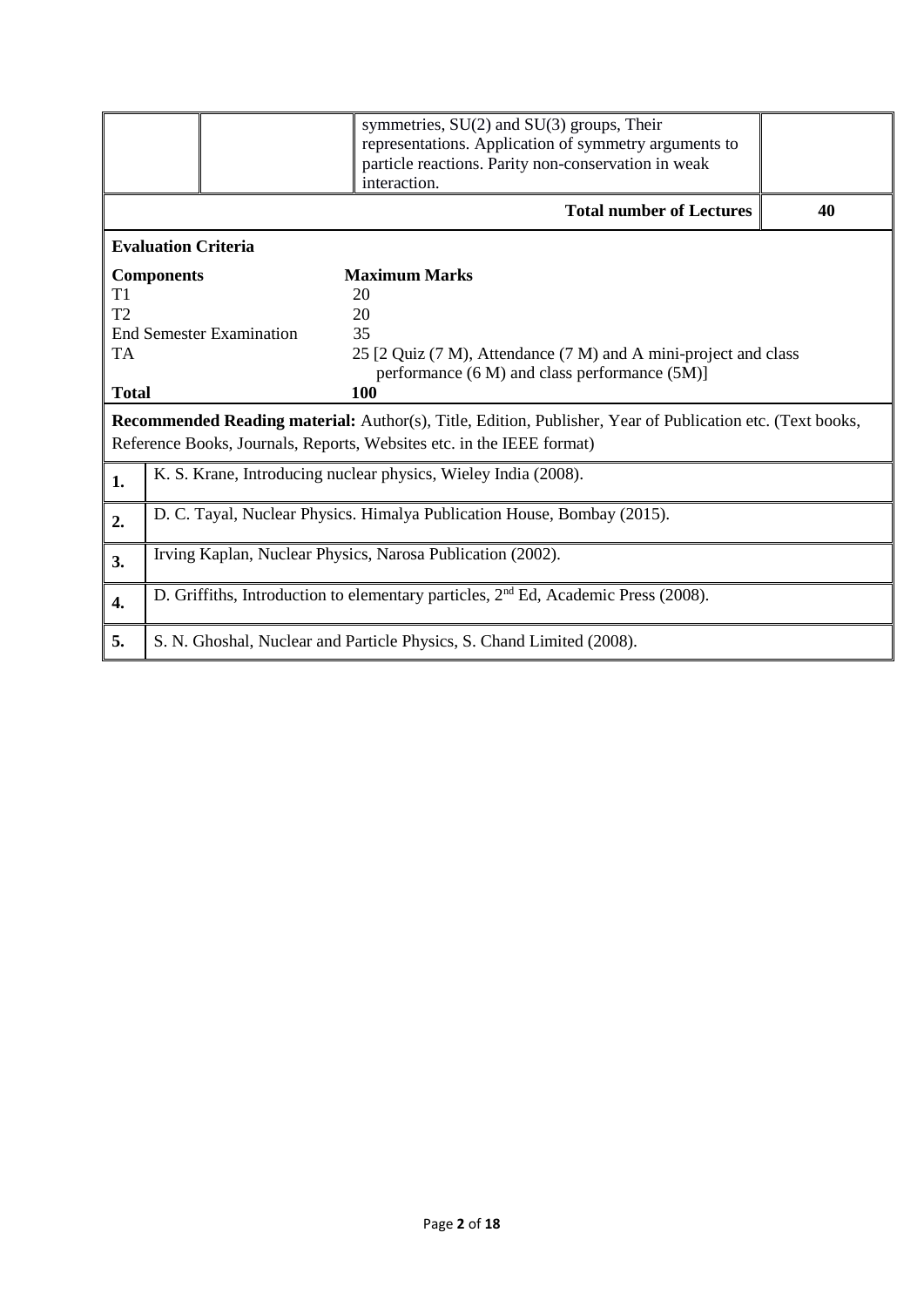| <b>Course Code</b>     |                                                                                                                                                                                                                                                | 19M21PH212                                                                                         |                                                                                                                                                                                                                                                                                                                                                                                                                                     | пссинс-мыс пісакир<br><b>Semester: Odd</b>                                                                                    |                                             | Semester: 3rd<br><b>Session 2020-21</b> |   |                                     |                         |  |
|------------------------|------------------------------------------------------------------------------------------------------------------------------------------------------------------------------------------------------------------------------------------------|----------------------------------------------------------------------------------------------------|-------------------------------------------------------------------------------------------------------------------------------------------------------------------------------------------------------------------------------------------------------------------------------------------------------------------------------------------------------------------------------------------------------------------------------------|-------------------------------------------------------------------------------------------------------------------------------|---------------------------------------------|-----------------------------------------|---|-------------------------------------|-------------------------|--|
|                        |                                                                                                                                                                                                                                                |                                                                                                    |                                                                                                                                                                                                                                                                                                                                                                                                                                     |                                                                                                                               |                                             |                                         |   | <b>Month from: July to December</b> |                         |  |
| <b>Course Name</b>     |                                                                                                                                                                                                                                                | <b>Advanced Quantum Mechanics</b>                                                                  |                                                                                                                                                                                                                                                                                                                                                                                                                                     |                                                                                                                               |                                             |                                         |   |                                     |                         |  |
| <b>Credits</b>         |                                                                                                                                                                                                                                                |                                                                                                    | 4                                                                                                                                                                                                                                                                                                                                                                                                                                   |                                                                                                                               | <b>Contact Hours</b>                        |                                         |   | $3L+1T$                             |                         |  |
| <b>Faculty (Names)</b> |                                                                                                                                                                                                                                                | Coordinator                                                                                        |                                                                                                                                                                                                                                                                                                                                                                                                                                     | S P Purohit                                                                                                                   |                                             |                                         |   |                                     |                         |  |
|                        |                                                                                                                                                                                                                                                | <b>Teacher</b>                                                                                     |                                                                                                                                                                                                                                                                                                                                                                                                                                     | S P Purohit                                                                                                                   |                                             |                                         |   |                                     |                         |  |
| <b>COURSE OUTCOMES</b> |                                                                                                                                                                                                                                                |                                                                                                    |                                                                                                                                                                                                                                                                                                                                                                                                                                     |                                                                                                                               |                                             |                                         |   |                                     | <b>COGNITIVE LEVELS</b> |  |
| CO1                    |                                                                                                                                                                                                                                                | Recall basic ideas of advanced quantum mechanics                                                   |                                                                                                                                                                                                                                                                                                                                                                                                                                     |                                                                                                                               |                                             |                                         |   | Remembering (C1)                    |                         |  |
| CO <sub>2</sub>        |                                                                                                                                                                                                                                                | Explain various physical phenomena which can be explained only<br>using advanced quantum mechanics |                                                                                                                                                                                                                                                                                                                                                                                                                                     |                                                                                                                               |                                             |                                         |   | Understanding (C2)                  |                         |  |
| CO <sub>3</sub>        | Apply time-independent perturbation methods, time-dependent<br>perturbation methods, quantum collision theory, quantum statistics and<br>relativistic quantum mechanics for quantum mechanical systems.                                        |                                                                                                    |                                                                                                                                                                                                                                                                                                                                                                                                                                     |                                                                                                                               |                                             |                                         |   | Applying (C3)                       |                         |  |
| CO <sub>4</sub>        | Analyze advanced quantum mechanical problems.<br>Analyzing (C4)                                                                                                                                                                                |                                                                                                    |                                                                                                                                                                                                                                                                                                                                                                                                                                     |                                                                                                                               |                                             |                                         |   |                                     |                         |  |
| <b>Module</b><br>No.   |                                                                                                                                                                                                                                                | <b>Title of the Module</b><br><b>Topics in the Module</b>                                          |                                                                                                                                                                                                                                                                                                                                                                                                                                     |                                                                                                                               | No. of<br><b>Lectures</b> for<br>the module |                                         |   |                                     |                         |  |
| 1.                     | <b>Approximation</b><br>Time-dependent perturbation theory, General features,<br>methods for time-<br>Fermi's golden rule, periodic perturbation, the adiabatic<br>approximation and application to some atomic systems.<br>dependent problems |                                                                                                    |                                                                                                                                                                                                                                                                                                                                                                                                                                     |                                                                                                                               |                                             |                                         | 8 |                                     |                         |  |
| 2.                     | Quantum<br>theory                                                                                                                                                                                                                              | collision                                                                                          | Scattering<br>experiments<br>and<br>cross-sections,<br>non-<br>$8\,$<br>relativistic<br>scattering theory, scattering by central<br>potential, phase shift analysis, optical theorem, method<br>of partial waves, scattering by a square well potential,<br>the Born approximation, some applications of quantum<br>collision theory.                                                                                               |                                                                                                                               |                                             |                                         |   |                                     |                         |  |
| 3.                     |                                                                                                                                                                                                                                                | <b>Quantum statistics</b>                                                                          | The density matrix, the density matrix for a spin- $1/2$<br>6<br>system, polarisation, the equation of motion of the<br>density matrix, quantum mechanical ensembeles,<br>applications to single-particle systems, systems of non-<br>interacting particles, consequences of particle statistics,<br>ideal quantum gases, Bose-Einstein condensation in<br>atomic gases.<br>The Klein-Gordon equation, the Dirac equation, physical |                                                                                                                               |                                             |                                         |   |                                     |                         |  |
| 4.                     | mechanics                                                                                                                                                                                                                                      | Relativistic quantum                                                                               |                                                                                                                                                                                                                                                                                                                                                                                                                                     | implementation and applications, covariant formulation<br>of the Dirac theory, plane wave solutions of the Dirac<br>equation. |                                             |                                         |   |                                     | 6                       |  |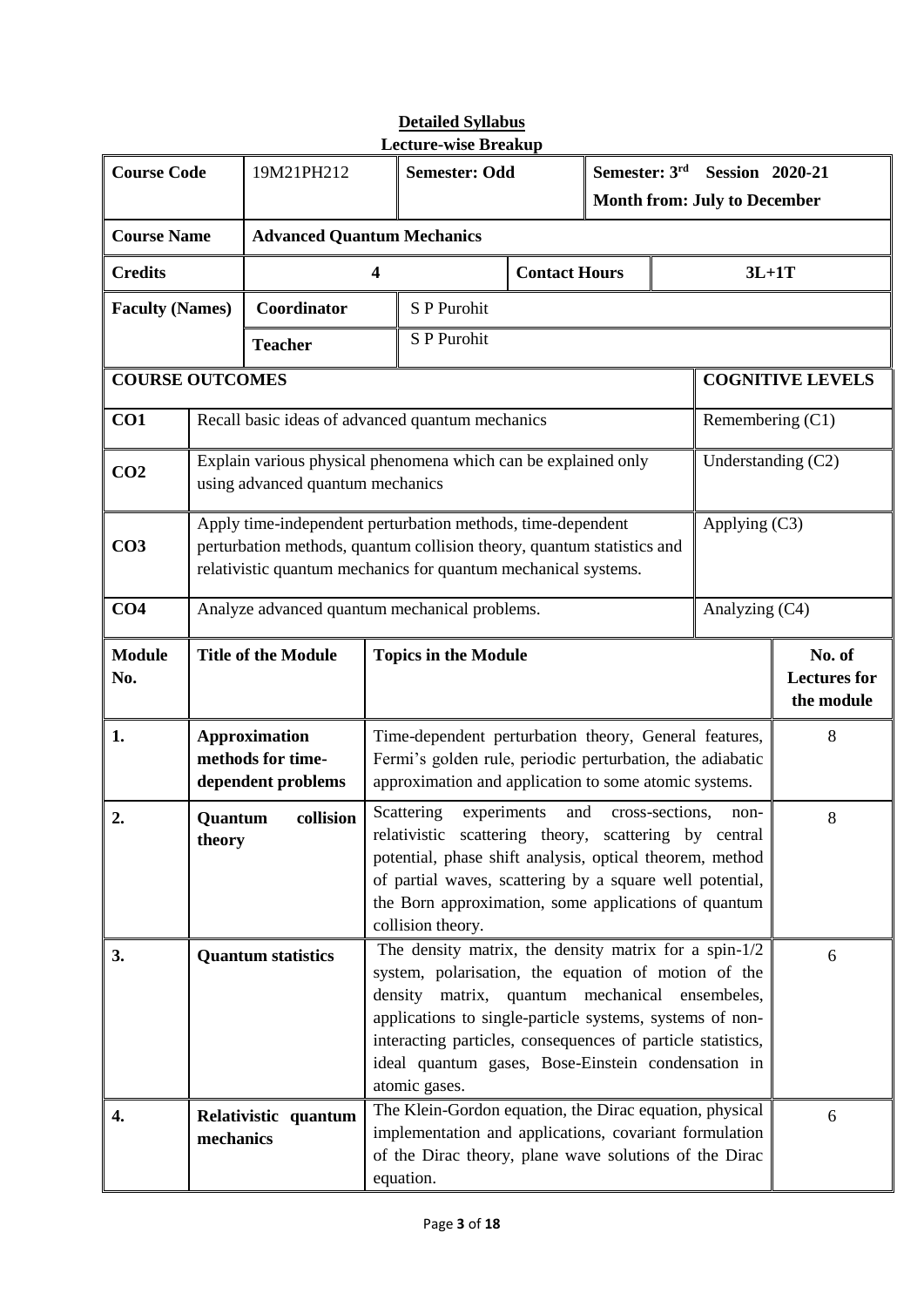| 5.                                                            | Quantization<br>of<br><b>Wave Fields</b>                                                                                                                                                                               | Classical and quantum field equations, coordinates of<br>the field, time derivatives, classical Lagrangian and<br>Hamiltonian equations, quantum equations for the field,<br>fields with more than one components, quantisation of<br>the non-relativistic Schrodinger equation, creation,<br>destruction and number operators, anticommutation<br>relations and operators, electromagnetic field in vacuum,<br>interaction<br>between<br>charged<br>particles<br>and<br>electromagnetic field. | 8 |  |  |  |  |
|---------------------------------------------------------------|------------------------------------------------------------------------------------------------------------------------------------------------------------------------------------------------------------------------|-------------------------------------------------------------------------------------------------------------------------------------------------------------------------------------------------------------------------------------------------------------------------------------------------------------------------------------------------------------------------------------------------------------------------------------------------------------------------------------------------|---|--|--|--|--|
| 6.                                                            | The van der Waals interaction, electrons in solids, the<br>Some applications of<br>decay of K-mesons, semiconductor quantum devices,<br>quantum mechanics<br>quantum communication<br>(only qualitative<br>discussion) |                                                                                                                                                                                                                                                                                                                                                                                                                                                                                                 |   |  |  |  |  |
|                                                               | <b>Total number of Lectures</b><br>40                                                                                                                                                                                  |                                                                                                                                                                                                                                                                                                                                                                                                                                                                                                 |   |  |  |  |  |
|                                                               | <b>Evaluation Criteria</b>                                                                                                                                                                                             |                                                                                                                                                                                                                                                                                                                                                                                                                                                                                                 |   |  |  |  |  |
| T <sub>1</sub><br>T <sub>2</sub><br><b>TA</b><br><b>Total</b> | <b>Components</b><br><b>Maximum Marks</b><br>20<br>20<br><b>End Semester Examination</b><br>35<br>25 [2 Quiz (7 M), Attendance (7 M) and A mini-project and class<br>performance (6 M) and class performance (5M)]     |                                                                                                                                                                                                                                                                                                                                                                                                                                                                                                 |   |  |  |  |  |
|                                                               | 100<br>Recommended Reading material: Author(s), Title, Edition, Publisher, Year of Publication etc. (Text books,                                                                                                       |                                                                                                                                                                                                                                                                                                                                                                                                                                                                                                 |   |  |  |  |  |
|                                                               | Reference Books, Journals, Reports, Websites etc. in the IEEE format)                                                                                                                                                  |                                                                                                                                                                                                                                                                                                                                                                                                                                                                                                 |   |  |  |  |  |
| 1.                                                            | Leonard I. Schiff, Quantum Mechanics, McGraw-Hill, Singapore, 1985                                                                                                                                                     |                                                                                                                                                                                                                                                                                                                                                                                                                                                                                                 |   |  |  |  |  |
| 2.                                                            | B. H. Bransden and C. J. Joachain, Quantum Mechanics, Pearson Education Ltd., 2000                                                                                                                                     |                                                                                                                                                                                                                                                                                                                                                                                                                                                                                                 |   |  |  |  |  |
| 3.                                                            | J. J. Sakurai, Advanced Quantum Mechanics                                                                                                                                                                              |                                                                                                                                                                                                                                                                                                                                                                                                                                                                                                 |   |  |  |  |  |
| $\overline{4}$ .                                              | J. D. Bjorken & S. D. Drell, Relativistic Quantum Fields                                                                                                                                                               |                                                                                                                                                                                                                                                                                                                                                                                                                                                                                                 |   |  |  |  |  |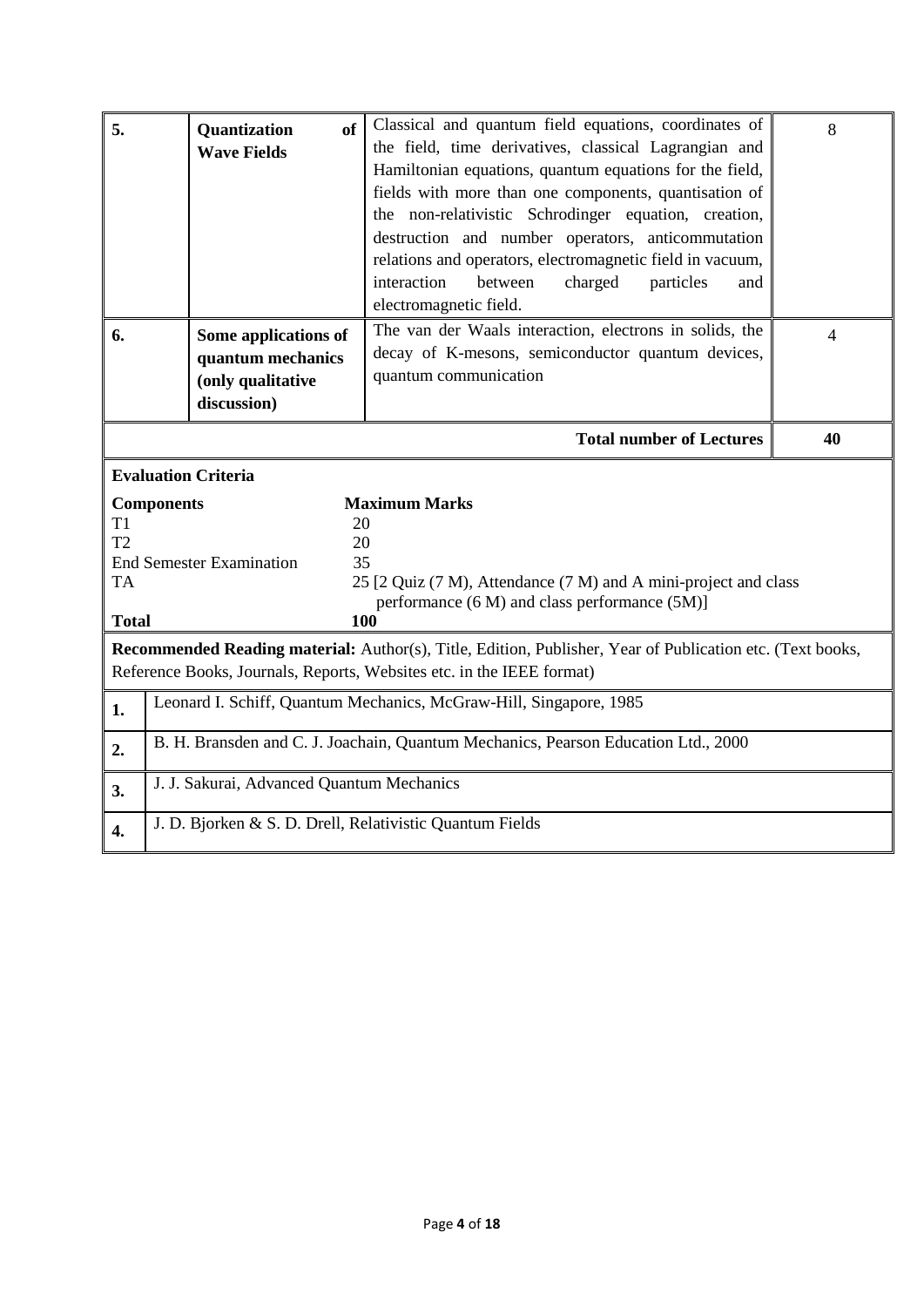| Lecture-wise Breakup |                                               |                                                                 |                      |  |    |  |  |
|----------------------|-----------------------------------------------|-----------------------------------------------------------------|----------------------|--|----|--|--|
| Course Code          | 19M21PH213                                    | <b>Semester: Odd</b><br><b>Semester: III Session</b> 2020 -2021 |                      |  |    |  |  |
|                      |                                               | <b>Month from: July-December</b>                                |                      |  |    |  |  |
| Course Name          | Numerical Techniques and Computer Programming |                                                                 |                      |  |    |  |  |
| <b>Credits</b>       | 03                                            |                                                                 | <b>Contact Hours</b> |  | 03 |  |  |

| <b>Detailed Syllabus</b>    |
|-----------------------------|
| <b>Lecture-wise Breakup</b> |

| <b>Faculty (Names)</b> | Coordinator(s)                 | A P S Chauhan |
|------------------------|--------------------------------|---------------|
|                        | Teacher(s)<br>(Alphabetically) | A P S Chauhan |

|                 | <b>COURSE OUTCOMES</b>                                                                          | <b>COGNITIVE LEVELS</b> |
|-----------------|-------------------------------------------------------------------------------------------------|-------------------------|
| CO1             | Define key concepts used in programming, data structures, Numerical<br>methods.                 | Remember Level (C1)     |
| CO <sub>2</sub> | Explain basics of programming, data structures, numerical analysis,<br>parallel programming.    | Understand Level $(C2)$ |
| CO <sub>3</sub> | Create programs using C to implement various problems in numerical<br>analysis.                 | Apply Level $(C3)$      |
| CO <sub>4</sub> | Create programs using Mathematica and Matlab to solve various<br>problems in numerical physics. | Apply level $(C3)$      |

| <b>Module</b><br>No. | Title of the<br><b>Module</b>  | <b>Topics in the Module</b>                                                                                                                                                                                                                                                                                                                                     | No. of<br><b>Lectures for</b><br>the module |
|----------------------|--------------------------------|-----------------------------------------------------------------------------------------------------------------------------------------------------------------------------------------------------------------------------------------------------------------------------------------------------------------------------------------------------------------|---------------------------------------------|
| 1.                   | Introduction to<br>Programming | Fundamentals of Programming, high/low level languages,<br>compilation<br>and<br>linking,<br>Basic<br>data types, Arithmetic operators, Elementary introduction to<br>header<br>files,<br>f,<br>print<br>f<br>and<br>scan<br>control functions of Turbo $C/C++$ , Looping                                                                                        | 10                                          |
| $\overline{2}$ .     | Data Structures                | One and two dimensional arrays of various data<br>types, Operations involving matrices and vectors, String of<br>related<br>characters<br>and<br>library<br>functions, Functions and arrays, Structures, array of<br>unions<br>and<br>enumerations,<br>structures,<br>Command line arguments. Dynamical memory allocation,<br>Plotting simple geometric figures | 15                                          |
| 3.                   | Numerical                      | Simple C programs covering some elementary topics in                                                                                                                                                                                                                                                                                                            | 10                                          |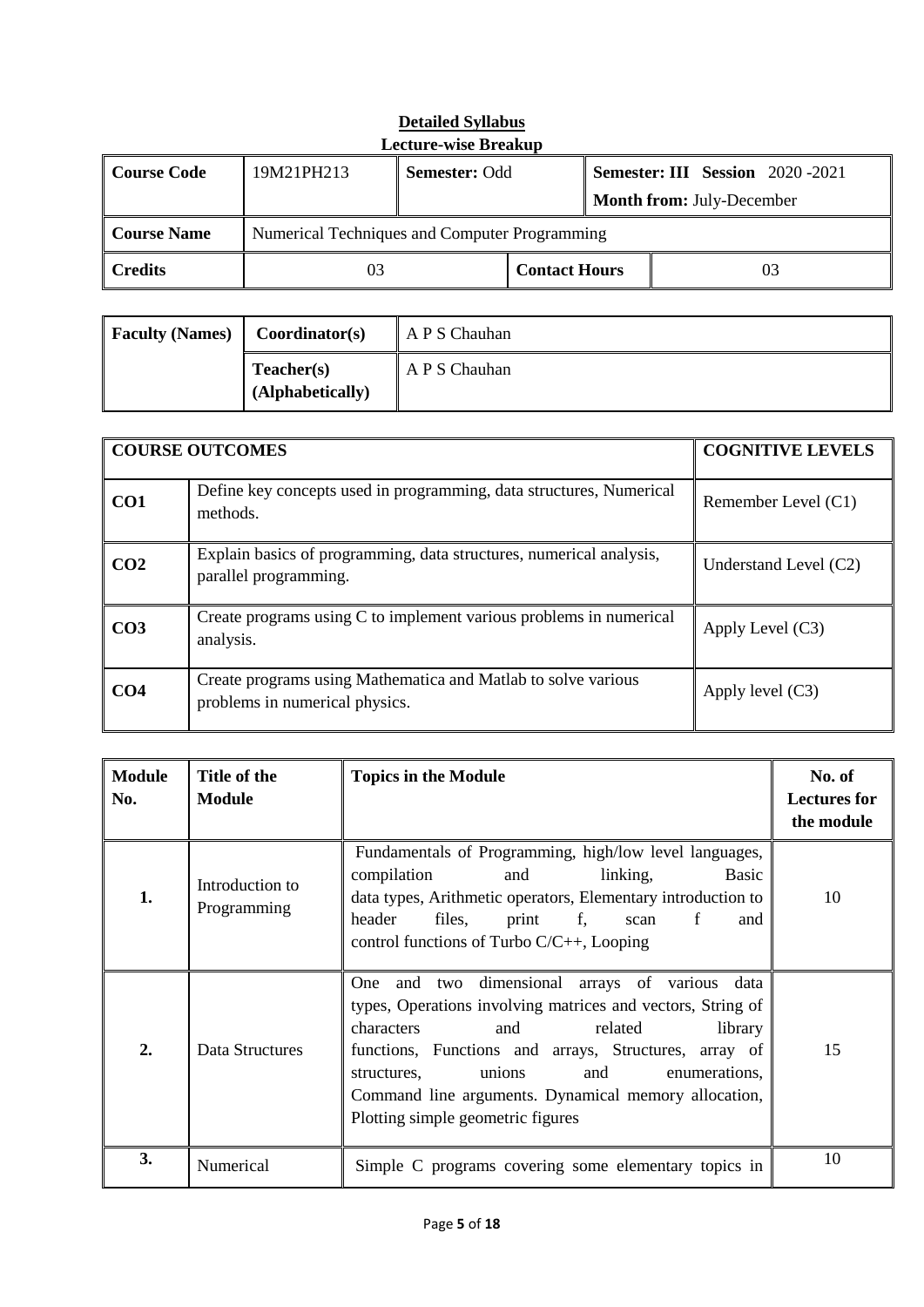|                                 | Techniques                                          | numerical analysis such as root finding,<br>interpolation,<br>numerical differentiation and integration, numerical linear<br>algebra, Euler and Runga-Kutta methods. |    |  |  |  |
|---------------------------------|-----------------------------------------------------|----------------------------------------------------------------------------------------------------------------------------------------------------------------------|----|--|--|--|
|                                 | Approximation<br>methods                            | Basic ideas of parallel computing and introduction to the<br>software popularly used in Physics such as Mathematica<br>and Matlab                                    | 05 |  |  |  |
|                                 |                                                     | <b>Total number of Lectures</b>                                                                                                                                      | 40 |  |  |  |
| <b>Evaluation Criteria</b>      |                                                     |                                                                                                                                                                      |    |  |  |  |
| <b>Components</b>               |                                                     | <b>Maximum Marks</b>                                                                                                                                                 |    |  |  |  |
| T1                              |                                                     | 20                                                                                                                                                                   |    |  |  |  |
| T <sub>2</sub>                  |                                                     | 20                                                                                                                                                                   |    |  |  |  |
| <b>End Semester Examination</b> |                                                     | 35                                                                                                                                                                   |    |  |  |  |
| TA                              |                                                     | 25 [2 Quiz (7 M), Attendance (7 M) and A mini-project and class                                                                                                      |    |  |  |  |
|                                 | performance $(6 M)$ and class performance $(5 M)$ ] |                                                                                                                                                                      |    |  |  |  |
| <b>Total</b>                    |                                                     | 100                                                                                                                                                                  |    |  |  |  |

**Recommended Reading material:** Author(s), Title, Edition, Publisher, Year of Publication etc. ( Text books, Reference Books, Journals, Reports, Websites etc. in the IEEE format)

|                        | Greg Perry and Dean Miller, C Programming Absolute Beginner's Guide, Paperback, 2013.   |
|------------------------|-----------------------------------------------------------------------------------------|
| $\overline{2}$         | Bjarne Stroustrup, C++ Programming Language, Paperback, 2013.                           |
| $\overline{3}$         | K. E. Atkinson, Numerical Analysis, John Wiley (Asia), 2004.                            |
| $\boldsymbol{\Lambda}$ | S. C. Chapra and R. P. Canale, Numerical Methods for Engineers, Tata McGraw Hill, 2002. |
|                        | Stephen Wolfram , The Mathematica Book, Fifth Edition, Wolfram Media, Inc., 2012.       |
| 6                      | A. Gilat, MATLAB An Introduction With Applications 4th Edition, John Wiley, 2013.       |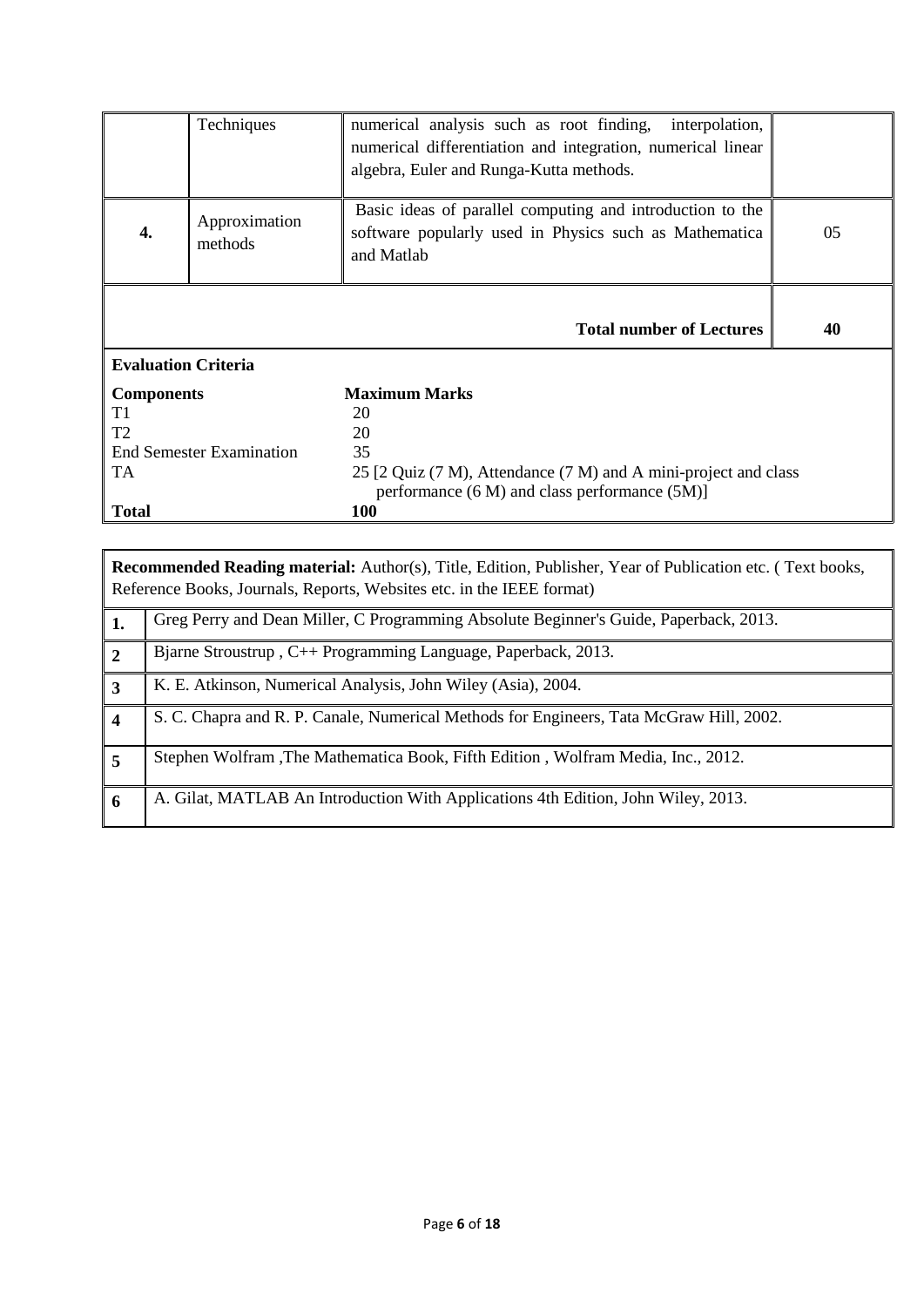| Lecture-wise Breakup   |                             |                                            |                      |                                         |    |  |
|------------------------|-----------------------------|--------------------------------------------|----------------------|-----------------------------------------|----|--|
| Course Code            | 19M21PH214                  | <b>Semester: Odd</b>                       |                      | <b>Semester: III Session</b> 2020 -2021 |    |  |
|                        |                             |                                            |                      | <b>Month from: July-December</b>        |    |  |
| Course Name            |                             | <b>Advanced Condensed Matter Physics-1</b> |                      |                                         |    |  |
| <b>Credits</b>         | 03                          |                                            | <b>Contact Hours</b> |                                         | 03 |  |
| <b>Faculty (Names)</b> | Coordinator(s)              |                                            | Prof. R.K. Dwivedi   |                                         |    |  |
|                        | Teacher(s) (Alphabetically) |                                            | <b>NA</b>            |                                         |    |  |

|                      | <b>COURSE OUTCOMES</b>                                                                                                                                                                                                                                                                                                                                                                                                                                                                                                                                                                                                        |                                                                      |                                             | <b>COGNITIVE LEVELS</b> |
|----------------------|-------------------------------------------------------------------------------------------------------------------------------------------------------------------------------------------------------------------------------------------------------------------------------------------------------------------------------------------------------------------------------------------------------------------------------------------------------------------------------------------------------------------------------------------------------------------------------------------------------------------------------|----------------------------------------------------------------------|---------------------------------------------|-------------------------|
| CO1                  | Recall basic concepts related to magnetism, transport phenomena,<br>phase transition and super conductivity                                                                                                                                                                                                                                                                                                                                                                                                                                                                                                                   |                                                                      |                                             | Remember Level (C1)     |
| CO <sub>2</sub>      | scientifically and in the wider community                                                                                                                                                                                                                                                                                                                                                                                                                                                                                                                                                                                     | Explain the significance and value of condensed matter physics, both |                                             | Understand Level (C2)   |
| CO <sub>3</sub>      | theories and models studied in this course                                                                                                                                                                                                                                                                                                                                                                                                                                                                                                                                                                                    | Develop knowledge of conception or notion involved in various        | Apply Level (C3)                            |                         |
| CO <sub>4</sub>      | theories.                                                                                                                                                                                                                                                                                                                                                                                                                                                                                                                                                                                                                     | Make use of various methods and solve problems related to studied    | Apply level (C3)                            |                         |
| <b>Module</b><br>No. | <b>Title of the</b><br><b>Module</b>                                                                                                                                                                                                                                                                                                                                                                                                                                                                                                                                                                                          | <b>Topics in the Module</b>                                          | No. of<br><b>Lectures for</b><br>the module |                         |
| 1.                   | Dielectrics and<br>Dielectrics, Maxwell Boltzmann equations, Polarization and<br>Ferroelectrics<br>macroscopic electric field, Local electric field of an atom,<br>Lorentz field, Polarizabilty, Classius-Mossoti relation, Type<br>12<br>of polarization and polarizabilities, Frequency dependence<br>of polarizabilities. Ferroelectric crystals and structural<br>phase<br>transitions,<br>Order-disorder phase<br>transition,<br>Displacive and soft mode transition, LST relation, Landau<br>Theory of Phase transition, First order and second order<br>phase transition, Anti-ferroelectricity, Ferroelectric domains |                                                                      |                                             |                         |
| 2.                   | (90° and 180°), Piezoelectricity and piezoelectric relations<br>Magnetiztion and magnetic susceptibilty, Langevin theory<br>of diamagnetism and Van Vleck paramagnetism, Quantum<br>theory of Paramagnetism, Curie Brillouin law. Curie-Weiss<br>ferromagnets,<br>Magnons,<br>Curie<br>temperature<br>and<br>Magnetism<br>susceptibility of Ferrimagnets, Néel temperature and Anti-<br>ferromagnetic order, Brags-Willium theory, Heisenberg<br>model, Ising model; Elements of magnetic properties of<br>metals, Landau diamagnetism, Pauli paramagnetism, Stoner                                                           |                                                                      |                                             | 12                      |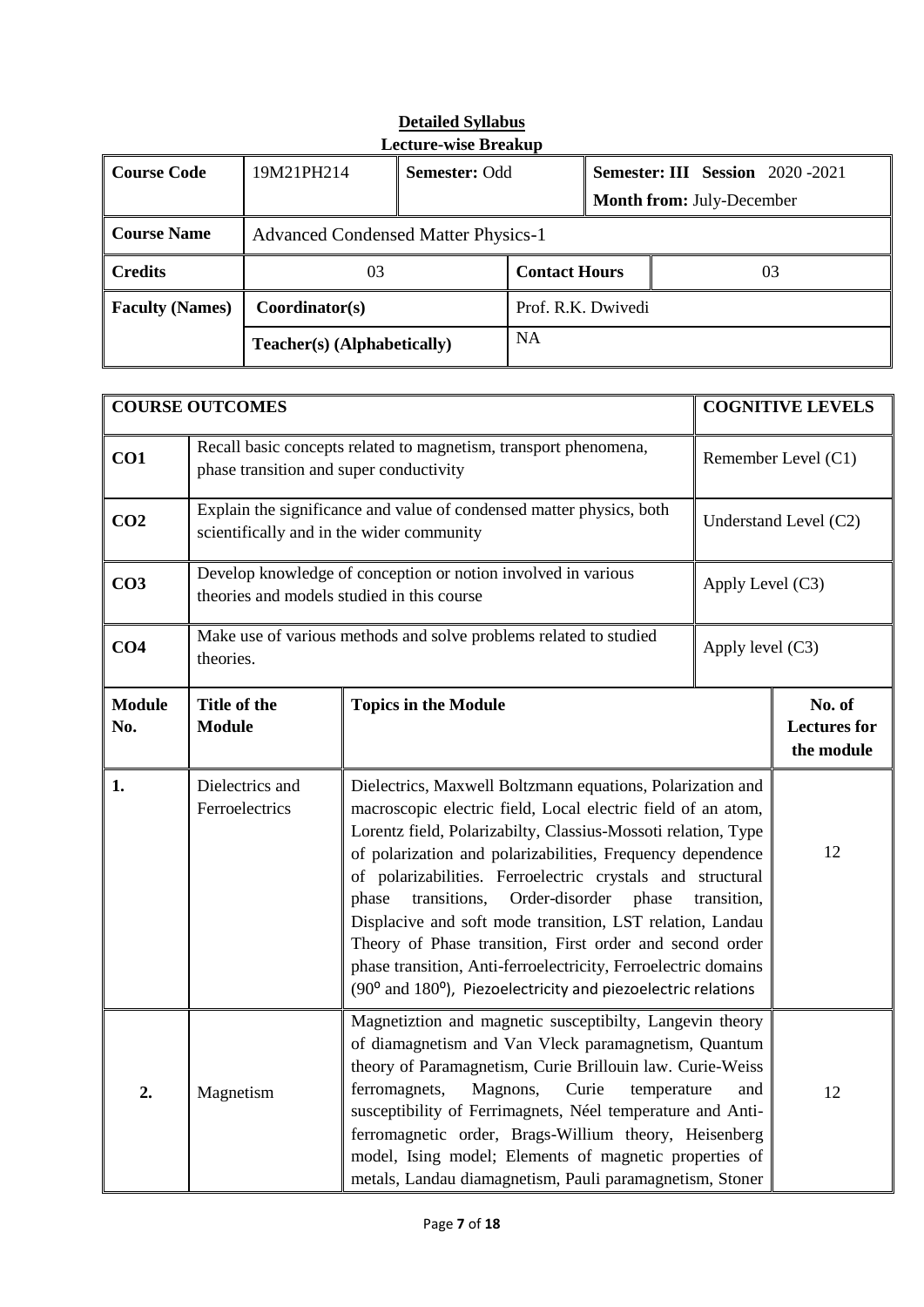|                                                                                                                                                                                                                                                                                             |                         | ferromagnetism; Magnetic resonance; NMR and EPR.                                                                                                                                                                                                             |    |
|---------------------------------------------------------------------------------------------------------------------------------------------------------------------------------------------------------------------------------------------------------------------------------------------|-------------------------|--------------------------------------------------------------------------------------------------------------------------------------------------------------------------------------------------------------------------------------------------------------|----|
| 3.                                                                                                                                                                                                                                                                                          | Transport<br>Properties | Boltzmann equation; Relaxation time approximation;<br>General transport coefficients; Electronic conduction in<br>metals; Thermoelectric effects; Transport phenomena in<br>10<br>magnetic field; Magnetoresistance; Hall effect and<br>Quantum Hall effect. |    |
| Superconductivity<br>4.                                                                                                                                                                                                                                                                     |                         | Cooper pairing and BCS theory; Ginzburg Landau theory;<br>Flux quantization; Supercurrent tunneling; DC and AC<br>Josephson effects; High-Tc superconductors.                                                                                                | 6  |
|                                                                                                                                                                                                                                                                                             |                         | <b>Total number of Lectures</b>                                                                                                                                                                                                                              | 40 |
| <b>Evaluation Criteria</b>                                                                                                                                                                                                                                                                  |                         |                                                                                                                                                                                                                                                              |    |
| <b>Maximum Marks</b><br><b>Components</b><br>T1<br>20<br>T <sub>2</sub><br>20<br>35<br><b>End Semester Examination</b><br><b>TA</b><br>25 [2 Quiz (7 M), Attendance (7 M) and A mini-project and class<br>performance $(6 M)$ and class performance $(5 M)$ ]<br><b>Total</b><br><b>100</b> |                         |                                                                                                                                                                                                                                                              |    |

|                         | <b>Recommended Reading material:</b> Author(s), Title, Edition, Publisher, Year of Publication etc. (Text books,<br>Reference Books, Journals, Reports, Websites etc. in the IEEE format) |
|-------------------------|-------------------------------------------------------------------------------------------------------------------------------------------------------------------------------------------|
| 1.                      | Kittel C, "Introduction to Solid State Physics", 8th Ed. Wiley eastern Ltd                                                                                                                |
| $\boldsymbol{2}$        | Ashcroft N W and Mermin N D, "Solid State Physics", Holt-Saunders                                                                                                                         |
| $\mathbf{3}$            | Chaikin P M and Lubensky T C, "Principles of Condensed Matter Physics", Cambridge University Press                                                                                        |
| $\overline{\mathbf{4}}$ | Harrison P, "Quantum Wells, Wires and Dots", Wiley & Sons Ltd.                                                                                                                            |
| 5                       | B. D. Cullity and C. D. Graham, "Introduction to magnetic materials" John Wily & Sons, Inc, 2011                                                                                          |
| 6                       | K. H. J. Buschow and F. R. de Boer, "Physics of Magnetism and Magnetic Materials" Kluwer Academic<br>Publishers, 2003                                                                     |
| $\overline{7}$          | Stephen Blundell, "Magnetism in Condensed Matter" Oxford University Press (2001)                                                                                                          |
| 8                       | M. Tinkham, "Introduction to superconductivity" McGrawHill, New York. (1996); Dover Books (2004)                                                                                          |
| $\boldsymbol{9}$        | P. G. de Gennes, "Superconductivity of metals and alloys" W. A. Benjamin, New York (1966); Perseus<br>Books (1999)                                                                        |
| <b>10</b>               | A. A. Abrikosov, "Fundamentals of the theory of metals" North Holland, Amsterdam (1998)                                                                                                   |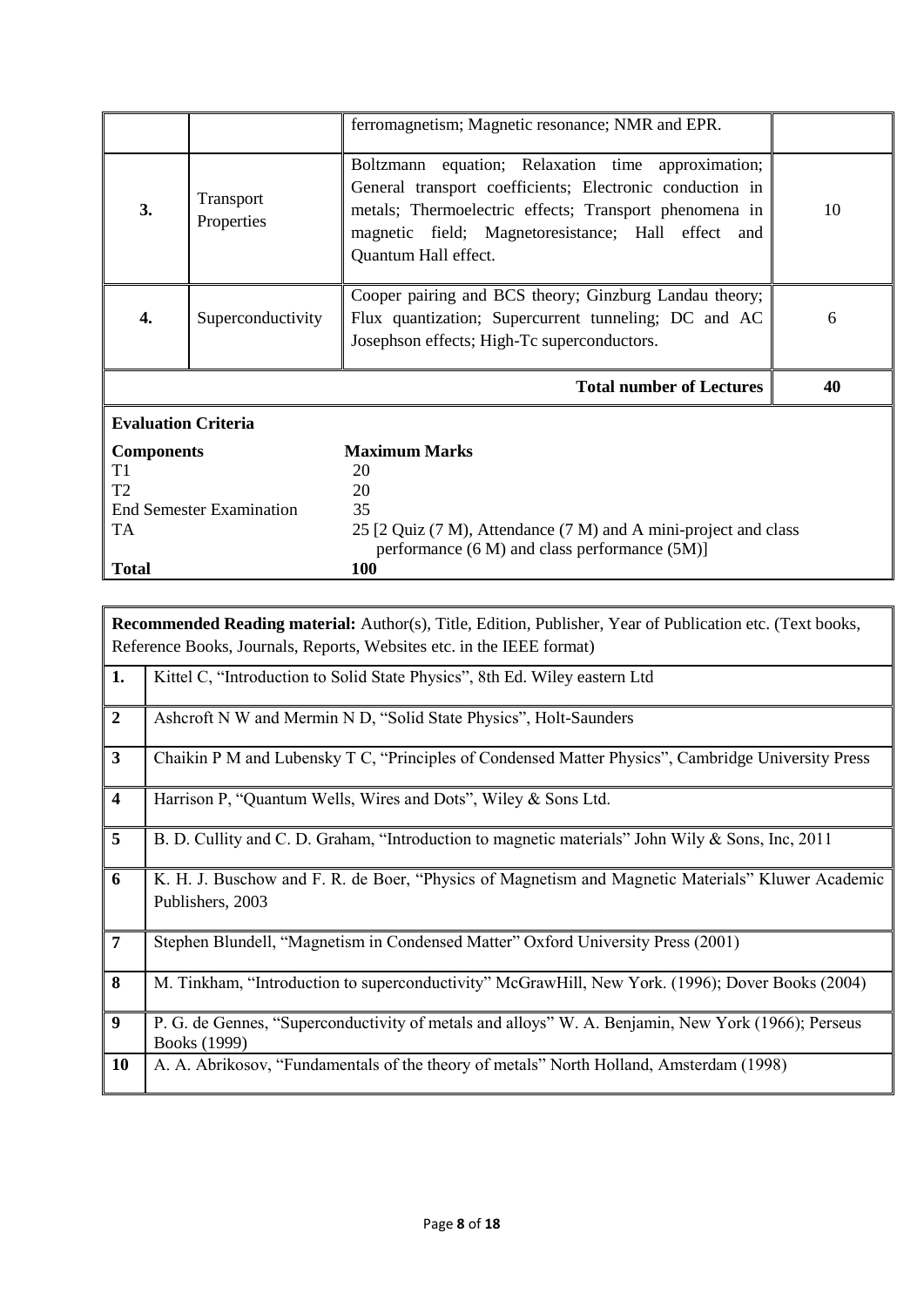| Course Code            | 19M21PH215                         | <b>Semester: Odd</b> |  |  | <b>Semester: III Session</b> 2020 -2021 |
|------------------------|------------------------------------|----------------------|--|--|-----------------------------------------|
|                        |                                    |                      |  |  | <b>Month from: July to December</b>     |
| Course Name            | <b>Optoelectronics</b>             |                      |  |  |                                         |
| <b>Credits</b>         |                                    | <b>Contact Hours</b> |  |  |                                         |
|                        |                                    |                      |  |  |                                         |
| <b>Faculty (Names)</b> | <b>Coordinator</b>                 | Navneet K Sharma     |  |  |                                         |
|                        | Navneet K Sharma<br><b>Teacher</b> |                      |  |  |                                         |

|                 | <b>COURSE OUTCOMES</b>                                                                                                                                                                                          | <b>COGNITIVE LEVELS</b> |  |  |
|-----------------|-----------------------------------------------------------------------------------------------------------------------------------------------------------------------------------------------------------------|-------------------------|--|--|
| CO1             | Recall the fundamentals of semiconductor physics, LEDs, Injection $\parallel$ Remembering (C1)<br>Laser diodes                                                                                                  |                         |  |  |
| CO <sub>2</sub> | Explain basic principle of Optoelectronic detection: photodiodes, Understanding $(C2)$<br>photoconducting detectors; Modulators                                                                                 |                         |  |  |
| CO <sub>3</sub> | Apply concepts of fibers: step index, graded index, Numerical $\parallel$ Applying (C3)<br>aperture; Modes: single mode and multimode; V Parameter;<br>evanescent modes; losses in fibers; dispersion in fibers |                         |  |  |
| CO <sub>4</sub> | Analyze semiconductor optical amplifiers; Erbium-doped fiber Analyzing (C4)<br>amplifiers; Fiber Raman amplifiers                                                                                               |                         |  |  |

| <b>Module</b><br>No.            | Title of the<br><b>Module</b>    | <b>Topics in the Module</b>                                                                                                                                                                                                                                                                                                         | No. of<br><b>Lectures for</b><br>the module |  |  |
|---------------------------------|----------------------------------|-------------------------------------------------------------------------------------------------------------------------------------------------------------------------------------------------------------------------------------------------------------------------------------------------------------------------------------|---------------------------------------------|--|--|
| 1.                              | Optoelectronic<br><b>Sources</b> | Fundamental aspects of semiconductor physics: p-n<br>junction, Heterojunction; LEDs; Types of LEDs: surface<br>and edge emitting; Injection Laser diodes.                                                                                                                                                                           | 8                                           |  |  |
| $\overline{2}$ .                | Optoelectronic<br>Detectors      | Basic principle of Optoelectronic detection: Types of<br>photodiodes; Photoconducting detectors.                                                                                                                                                                                                                                    | 6                                           |  |  |
| 3.                              | Optoelectronic<br>Modulators     | Review of basic principles of modulators; Electro-optic,<br>Acousto-optic, Magneto-optic modulators.                                                                                                                                                                                                                                | 8                                           |  |  |
| 4.                              | Fiber-<br>Optical<br>Theory      | Classification of fibers: step index and graded index;<br>numerical aperture; modes in optical fiber: single mode and<br>multimode; V parameter; evanescent modes; losses in<br>fibers: bending and coupling; dispersion in fibers:<br>dispersion compensated, dispersion flattened and dispersion<br>shifted; Fiber bragg grating. | 12                                          |  |  |
| 5.                              | <b>Optical Amplifiers</b>        | Semiconductor optical amplifiers; Erbium-doped fiber<br>amplifiers; Fiber Raman amplifiers.                                                                                                                                                                                                                                         | 6                                           |  |  |
| <b>Total number of Lectures</b> |                                  |                                                                                                                                                                                                                                                                                                                                     |                                             |  |  |
|                                 | <b>Evaluation Criteria</b>       |                                                                                                                                                                                                                                                                                                                                     |                                             |  |  |

ı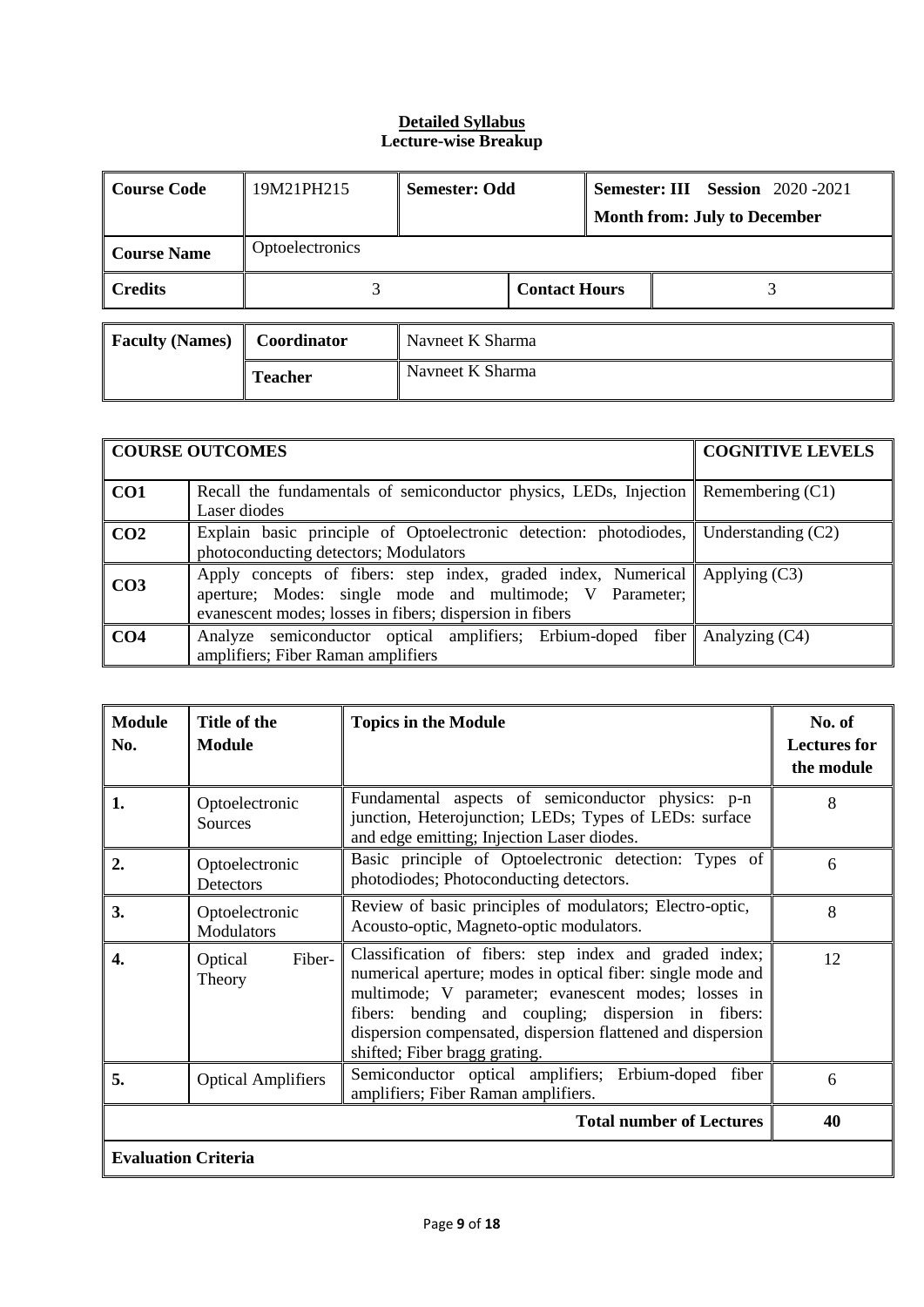| <b>Components</b>               | <b>Maximum Marks</b>                                            |
|---------------------------------|-----------------------------------------------------------------|
| T1                              | 20                                                              |
| T2                              | 20                                                              |
| <b>End Semester Examination</b> | 35                                                              |
| TA                              | 25 [2 Quiz (7 M), Attendance (7 M) and A mini-project and class |
|                                 | performance $(6 M)$ and class performance $(5 M)$ ]             |
| <b>Total</b>                    | 100                                                             |

| <b>Recommended Reading material:</b> Author(s), Title, Edition, Publisher, Year of Publication etc. (Text books,<br>Reference Books, Journals, Reports, Websites etc. in the IEEE format) |  |  |
|-------------------------------------------------------------------------------------------------------------------------------------------------------------------------------------------|--|--|
| Fundamentals of Photonics – B. E. A. Saleh and M. C. Teich, wiley, 2nd edition.                                                                                                           |  |  |
| Principles of Optics - M. Born and E. Wolf, Cambridge university press, 7th edition.                                                                                                      |  |  |
| Optical Electronics - A.Ghatak and K.Thyagarajan, Cambridge university press.                                                                                                             |  |  |
| Optical Fiber communications: principles and practice - John M.Senior, Pearson Education, 3rd edition.                                                                                    |  |  |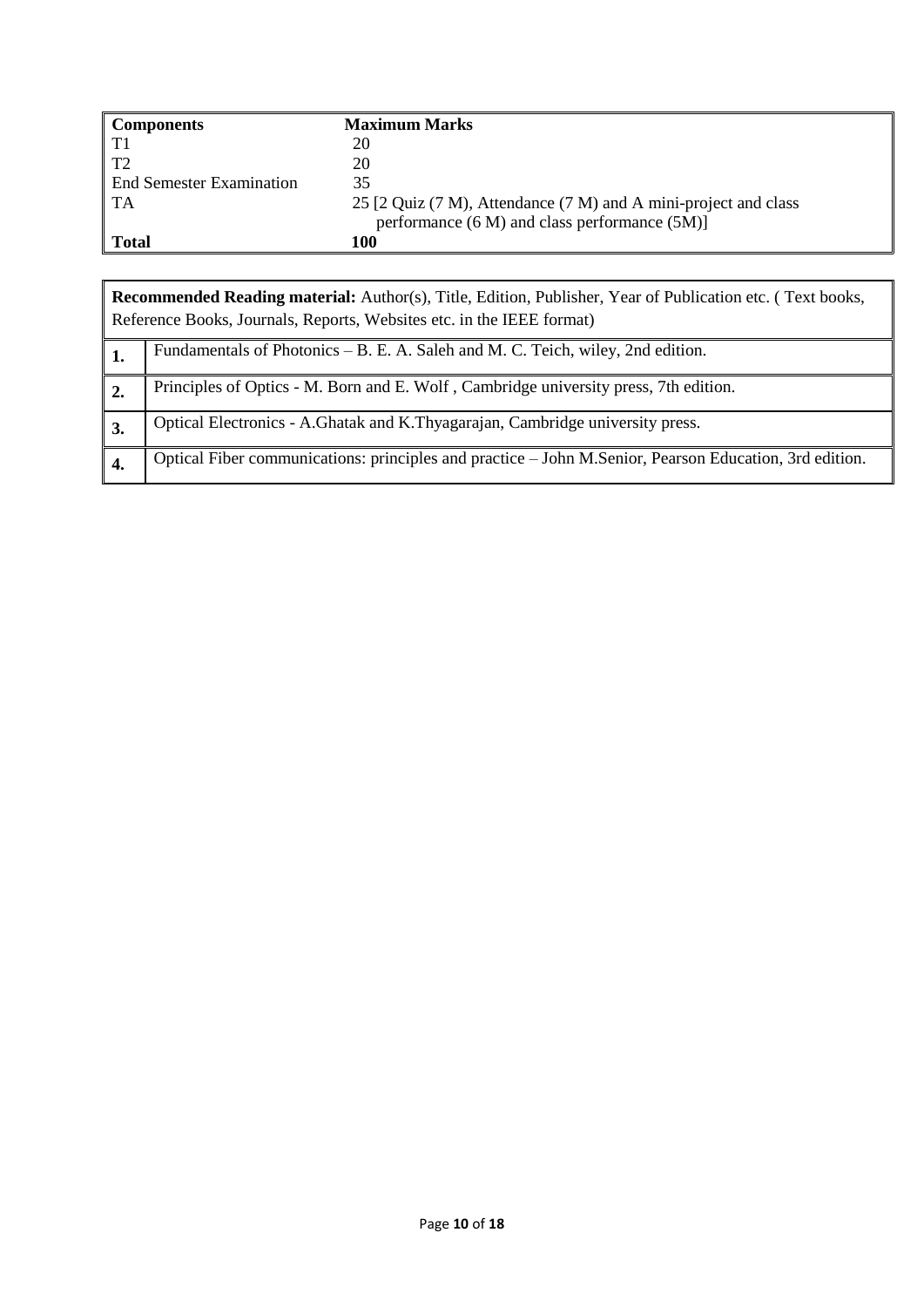| <b>Lecture-wise Breakup</b> |                                    |                                                                |  |  |                                           |  |
|-----------------------------|------------------------------------|----------------------------------------------------------------|--|--|-------------------------------------------|--|
| Course Code                 | 19M25PH211                         | <b>Semester: III Session</b> 2020-2021<br><b>Semester: Odd</b> |  |  |                                           |  |
|                             |                                    |                                                                |  |  | <b>Month from:</b> Jan to June (Deferred) |  |
| Course Name                 | Laboratory-3 (Solid State Physics) |                                                                |  |  |                                           |  |
| <b>Credits</b>              | <b>Contact Hours</b><br>08<br>04   |                                                                |  |  |                                           |  |

| <b>Faculty (Names)</b> | Coordinator(s)                                                   |                         |
|------------------------|------------------------------------------------------------------|-------------------------|
|                        | Teacher(s)<br>(Alphabetically)                                   |                         |
|                        | <b>COURSE OUTCOMES</b>                                           | <b>COGNITIVE LEVELS</b> |
| CO1                    | Explain the principal and working of experimental setup.         | Understand Level (C2)   |
| CO <sub>2</sub>        | Plan the experiment and take measurements.<br>Apply Level $(C3)$ |                         |
| CO <sub>3</sub>        | Analyze the data obtained and calculate the error.               | Analyze level (C4)      |
| CO <sub>4</sub>        | Interpret and justify the results.                               | Evaluate Level (C5)     |

| <b>Module</b><br>No. | Title of the<br><b>Module</b>  | <b>Topics in the Module</b>                                                                                                                                                                                                                                                                                                                                                                        | $\bf CO$   |
|----------------------|--------------------------------|----------------------------------------------------------------------------------------------------------------------------------------------------------------------------------------------------------------------------------------------------------------------------------------------------------------------------------------------------------------------------------------------------|------------|
| 1.                   | Structural<br>characterization | Structural determination of given samples (BaTiO <sub>3</sub> ,<br>1.<br>$CoFe2O4$ , ZnO etc) by X-ray diffraction technique.<br>Determination of structural parameters (lattice<br>2.<br>parameters, crystallite size etc) of given samples<br>from XRD data.                                                                                                                                     | 2, 3, 4, 5 |
| 2.                   | Dielectric<br>measurements     | Temperature dependent dielectric measurements of<br>3.<br>given sample and their analysis.<br>Frequency dependent dielectric measurements of<br>4.<br>given sample and their analysis.<br>5. To measure the coercive field (Ec), Remanent<br>Polarization (Pr), and Spontaneous Polarization<br>(Ps) of Barium Titanate (BaTiO3) sample.                                                           | 2, 3, 4, 5 |
| 3.                   | Spectroscopic<br>measurements  | Determination of optical band gap of prepared<br>6.<br>given sample by UV-Vis spectroscopy,<br>Analysis of various bonding in given samples by<br>$7_{\scriptscriptstyle{\ddots}}$<br>Infrared spectroscopy.                                                                                                                                                                                       | 2, 3, 4, 5 |
| 4.                   | Transport<br>Properties        | To study the temperature dependence of Hall<br>8.<br>coefficient of N and P type semiconductors.<br>Electrical resistivity of high resistive material as a<br>9.<br>function of temperature using DC four probe<br>method.<br>10. Determination of co-efficient of linear thermal<br>expansion of polymer as a function of temperature.<br>11. To study C-V characteristics of various solid state | 2, 3, 4, 5 |

# **Detailed Syllabus**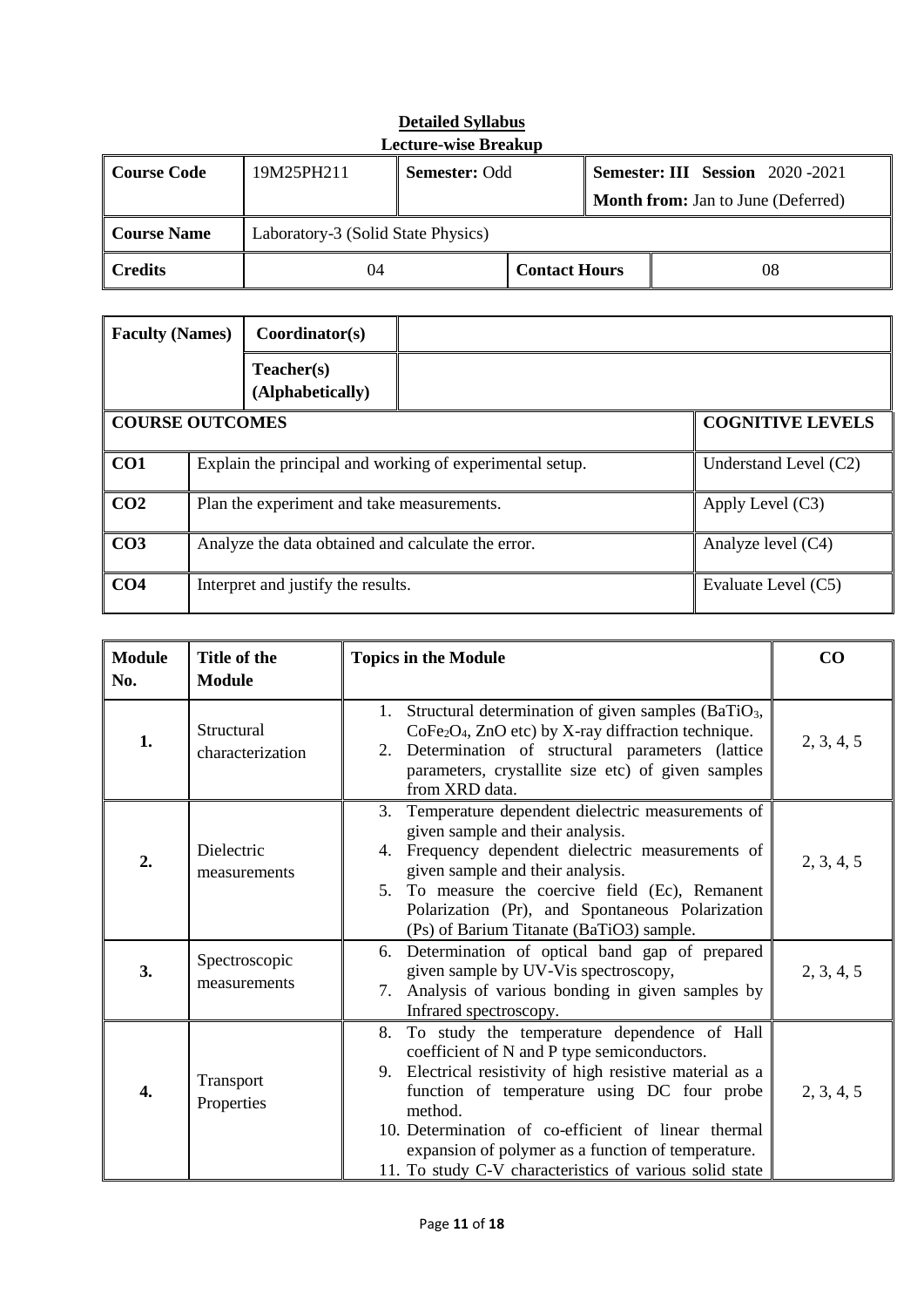|                            | devices & materials. (like p-n junctions and<br>ferroelectric capacitors) |
|----------------------------|---------------------------------------------------------------------------|
| <b>Evaluation Criteria</b> |                                                                           |
| <b>Components</b>          | <b>Maximum Marks</b>                                                      |
| Mid Term Viva              | 20                                                                        |
| End Term Viva              | 20                                                                        |
| Day To Day Evaluation      | 60                                                                        |
| <b>Total</b>               | 100                                                                       |
|                            |                                                                           |
|                            |                                                                           |

| <b>Recommended Reading material:</b> Author(s), Title, Edition, Publisher, Year of Publication etc. (Text books,<br>Reference Books, Journals, Reports, Websites etc. in the IEEE format) |                          |  |     |            |             |               |    |        |  |  |
|-------------------------------------------------------------------------------------------------------------------------------------------------------------------------------------------|--------------------------|--|-----|------------|-------------|---------------|----|--------|--|--|
|                                                                                                                                                                                           | Melissinos A.C.          |  | and | Napolitano | $J_{\star}$ | "Experiments" | 1n | Modern |  |  |
|                                                                                                                                                                                           | Physics", Academic Press |  |     |            |             |               |    |        |  |  |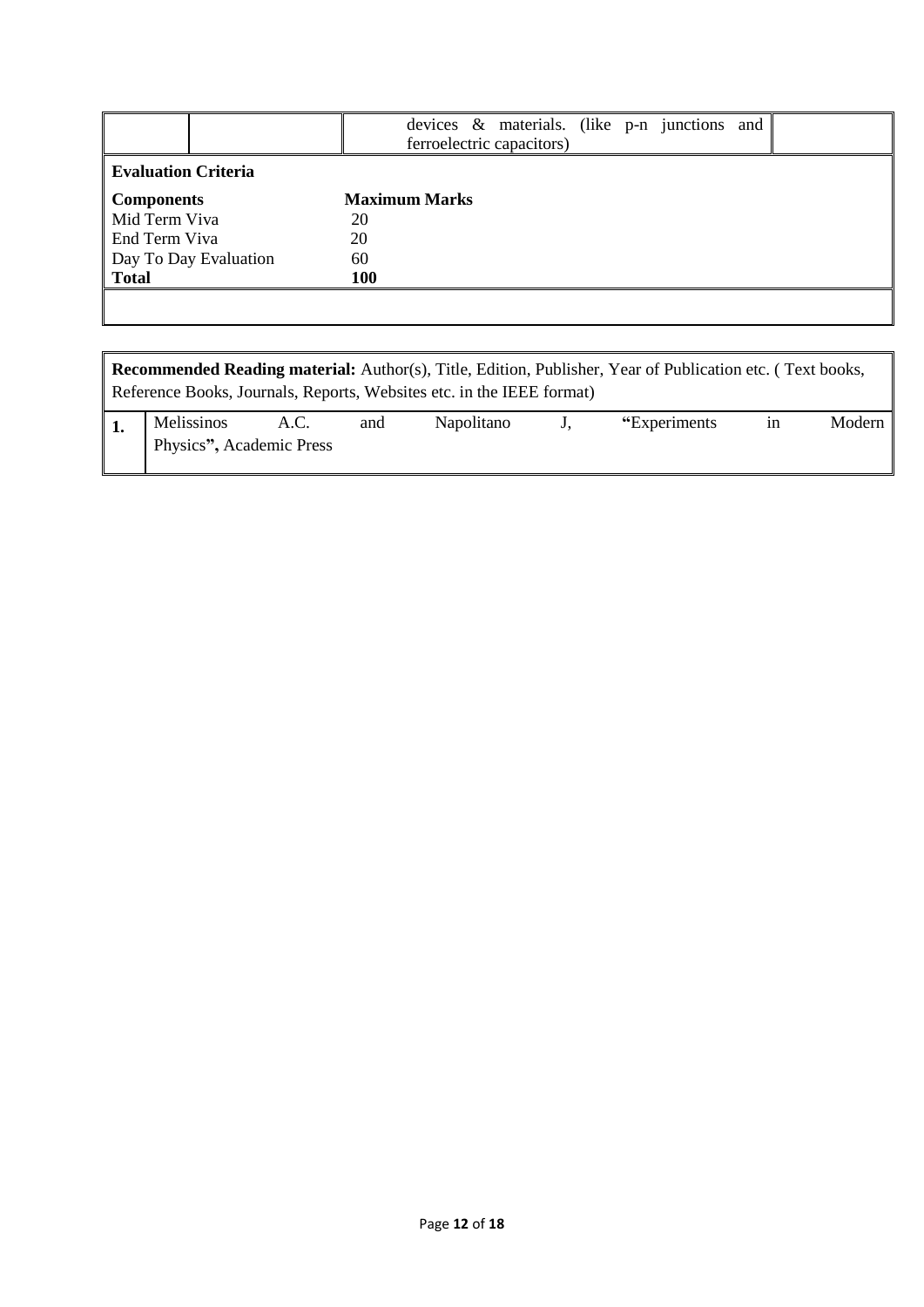| <b>Course Code</b>                                      |                                                                                                                                                                                                                                                                                                                                                                                                                                                                                                              | 19M25PH212                                                                                                                                                                                                                                                                                                                                                                                                                                                                                  |                                                                                                                                                                                                                                                                                                              | <b>Semester: Odd</b>                                                                                                 |                      | Semester: 3rd Session 2020-21<br>Month from: Jan to June (Deferred) |       |                      |                         |
|---------------------------------------------------------|--------------------------------------------------------------------------------------------------------------------------------------------------------------------------------------------------------------------------------------------------------------------------------------------------------------------------------------------------------------------------------------------------------------------------------------------------------------------------------------------------------------|---------------------------------------------------------------------------------------------------------------------------------------------------------------------------------------------------------------------------------------------------------------------------------------------------------------------------------------------------------------------------------------------------------------------------------------------------------------------------------------------|--------------------------------------------------------------------------------------------------------------------------------------------------------------------------------------------------------------------------------------------------------------------------------------------------------------|----------------------------------------------------------------------------------------------------------------------|----------------------|---------------------------------------------------------------------|-------|----------------------|-------------------------|
| <b>Course Name</b>                                      |                                                                                                                                                                                                                                                                                                                                                                                                                                                                                                              | <b>Laboratory-3 (Applied Optics)</b>                                                                                                                                                                                                                                                                                                                                                                                                                                                        |                                                                                                                                                                                                                                                                                                              |                                                                                                                      |                      |                                                                     |       |                      |                         |
| <b>Credits</b>                                          |                                                                                                                                                                                                                                                                                                                                                                                                                                                                                                              | 4                                                                                                                                                                                                                                                                                                                                                                                                                                                                                           |                                                                                                                                                                                                                                                                                                              |                                                                                                                      | <b>Contact Hours</b> |                                                                     |       | 08                   |                         |
| <b>Faculty (Names)</b>                                  |                                                                                                                                                                                                                                                                                                                                                                                                                                                                                                              | Coordinator                                                                                                                                                                                                                                                                                                                                                                                                                                                                                 |                                                                                                                                                                                                                                                                                                              |                                                                                                                      |                      |                                                                     |       |                      |                         |
| <b>Teacher</b>                                          |                                                                                                                                                                                                                                                                                                                                                                                                                                                                                                              |                                                                                                                                                                                                                                                                                                                                                                                                                                                                                             |                                                                                                                                                                                                                                                                                                              |                                                                                                                      |                      |                                                                     |       |                      |                         |
| <b>COURSE OUTCOMES</b>                                  |                                                                                                                                                                                                                                                                                                                                                                                                                                                                                                              |                                                                                                                                                                                                                                                                                                                                                                                                                                                                                             |                                                                                                                                                                                                                                                                                                              |                                                                                                                      |                      |                                                                     |       |                      | <b>COGNITIVE LEVELS</b> |
| CO1                                                     |                                                                                                                                                                                                                                                                                                                                                                                                                                                                                                              |                                                                                                                                                                                                                                                                                                                                                                                                                                                                                             |                                                                                                                                                                                                                                                                                                              | Recall the principles of Optical Spectroscopy, optical fibers,<br>optoelectronics and Lasers behind the experiments. |                      |                                                                     |       | Remembering (C1)     |                         |
| CO <sub>2</sub>                                         |                                                                                                                                                                                                                                                                                                                                                                                                                                                                                                              | experiments performed.                                                                                                                                                                                                                                                                                                                                                                                                                                                                      |                                                                                                                                                                                                                                                                                                              | Explain the experimental setup and the principles involved behind the                                                |                      |                                                                     |       | Understanding $(C2)$ |                         |
| CO <sub>3</sub>                                         |                                                                                                                                                                                                                                                                                                                                                                                                                                                                                                              |                                                                                                                                                                                                                                                                                                                                                                                                                                                                                             |                                                                                                                                                                                                                                                                                                              | Plan the experiment and set the apparatus and take measurements.                                                     |                      |                                                                     |       | Applying (C3)        |                         |
| CO <sub>4</sub>                                         |                                                                                                                                                                                                                                                                                                                                                                                                                                                                                                              |                                                                                                                                                                                                                                                                                                                                                                                                                                                                                             |                                                                                                                                                                                                                                                                                                              | Analyze the data obtained and calculate the error.                                                                   |                      |                                                                     |       | Analyzing (C4)       |                         |
| CO <sub>5</sub>                                         |                                                                                                                                                                                                                                                                                                                                                                                                                                                                                                              | Interpret and justify the results.                                                                                                                                                                                                                                                                                                                                                                                                                                                          |                                                                                                                                                                                                                                                                                                              |                                                                                                                      |                      |                                                                     |       | Evaluating (C5)      |                         |
| <b>Module</b><br>No.                                    | Title of the<br><b>Module</b>                                                                                                                                                                                                                                                                                                                                                                                                                                                                                |                                                                                                                                                                                                                                                                                                                                                                                                                                                                                             | <b>Topics in the Module</b>                                                                                                                                                                                                                                                                                  |                                                                                                                      |                      |                                                                     | CO    |                      |                         |
| 1.                                                      |                                                                                                                                                                                                                                                                                                                                                                                                                                                                                                              | 1. Determination of size of Nano materials by uv-vis<br><b>Optical</b><br>absorption spectrophotometer.<br>Spectroscopy<br>2. Determination of optical band gap $(\Delta \varepsilon)$ of materials by<br>uv-vis emission spectrophotometer.<br>3. Determination of optical band gap $(\Delta \varepsilon)$ of materials by<br>uv-vis absorption spectrophotometer.<br>4. Determination of various nonlinear optical coefficients<br>(first and second order hyperpolarizabilities) by FTIR |                                                                                                                                                                                                                                                                                                              |                                                                                                                      |                      |                                                                     | $1-5$ |                      |                         |
| $\overline{2}$                                          | spectrometry.<br>5. To measure the power loss at a splice between two<br><b>Optical Fibers</b><br>multimode fibers and study the variation of splice loss<br>with transverse<br>longitudinal<br>and<br>offsets.<br><b>6.</b> To couple the light from an optical source into the optical<br>fiber and to measure its Numerical aperture (NA).<br>7. To determine the mode field diameter (MFD) of the<br>fundamental<br>mode<br>in<br>given<br>single<br>mode fiber (SMF) by a measurement of its far field. |                                                                                                                                                                                                                                                                                                                                                                                                                                                                                             |                                                                                                                                                                                                                                                                                                              |                                                                                                                      |                      | $1-5$                                                               |       |                      |                         |
| 3.<br><b>Laser</b> and<br><b>Applications</b><br>laser. |                                                                                                                                                                                                                                                                                                                                                                                                                                                                                                              |                                                                                                                                                                                                                                                                                                                                                                                                                                                                                             | <b>8.</b> Measurement of laser parameters using He-Ne laser.<br>9. Determination of optical absorption coefficient and<br>determination of refractive index of the liquids using He-Ne<br>10. Biasing characteristics of a Laser diode and spectral<br>characterization<br>using<br>an<br>Spectrum Analyzer. |                                                                                                                      |                      | Optical                                                             | $1-5$ |                      |                         |
| <b>Evaluation Criteria</b><br><b>Components</b>         |                                                                                                                                                                                                                                                                                                                                                                                                                                                                                                              |                                                                                                                                                                                                                                                                                                                                                                                                                                                                                             |                                                                                                                                                                                                                                                                                                              | <b>Maximum Marks</b>                                                                                                 |                      |                                                                     |       |                      |                         |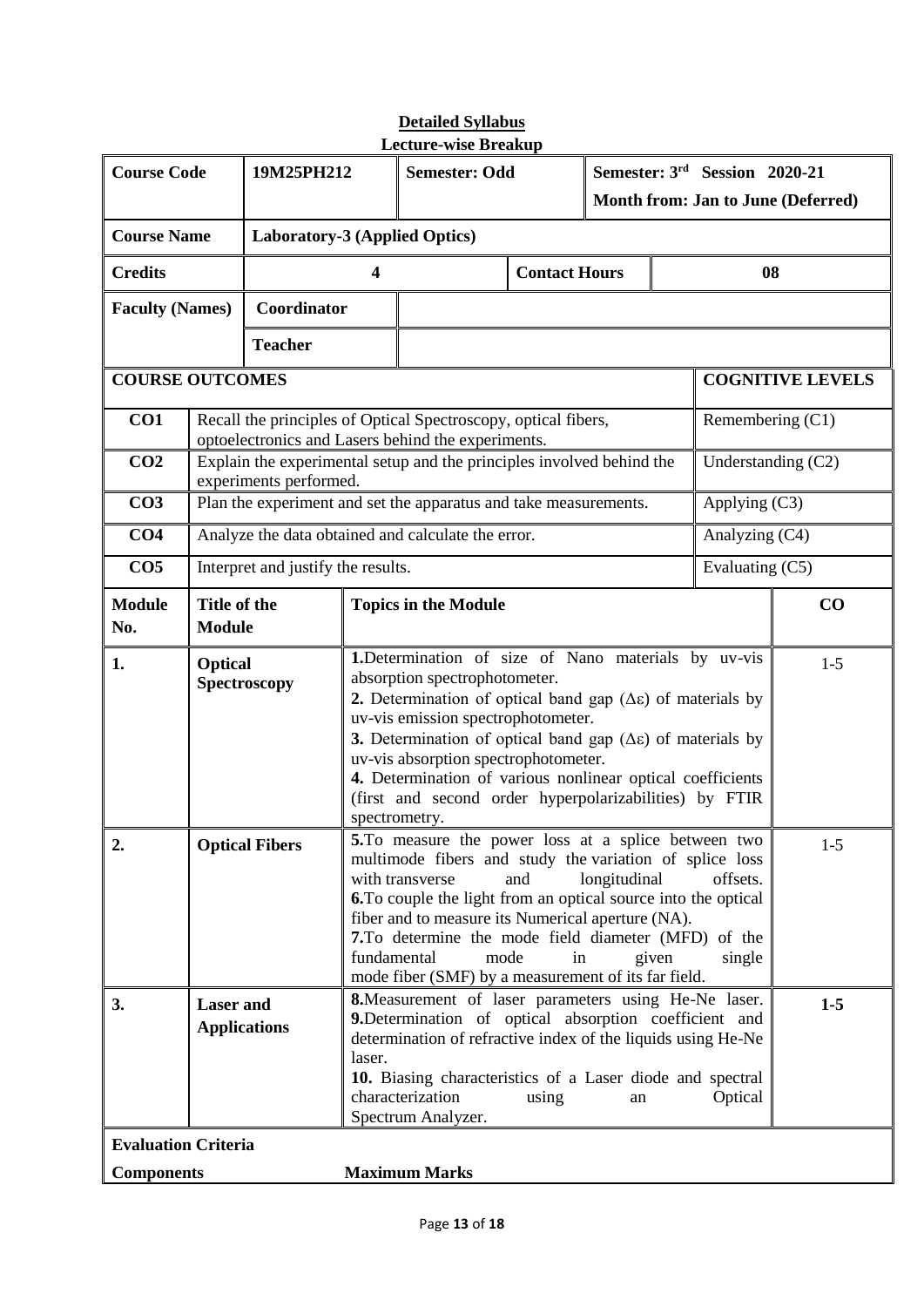|                                                                                                                                                                                           | $\vert$ Mid Term Viva (V1) | 20  |  |  |  |  |
|-------------------------------------------------------------------------------------------------------------------------------------------------------------------------------------------|----------------------------|-----|--|--|--|--|
|                                                                                                                                                                                           | End Term Viva (V2)         | 20  |  |  |  |  |
| $\overline{D2D}$                                                                                                                                                                          |                            | 60  |  |  |  |  |
| <b>Total</b>                                                                                                                                                                              |                            | 100 |  |  |  |  |
| <b>Recommended Reading material:</b> Author(s), Title, Edition, Publisher, Year of Publication etc. (Text books,<br>Reference Books, Journals, Reports, Websites etc. in the IEEE format) |                            |     |  |  |  |  |
|                                                                                                                                                                                           |                            |     |  |  |  |  |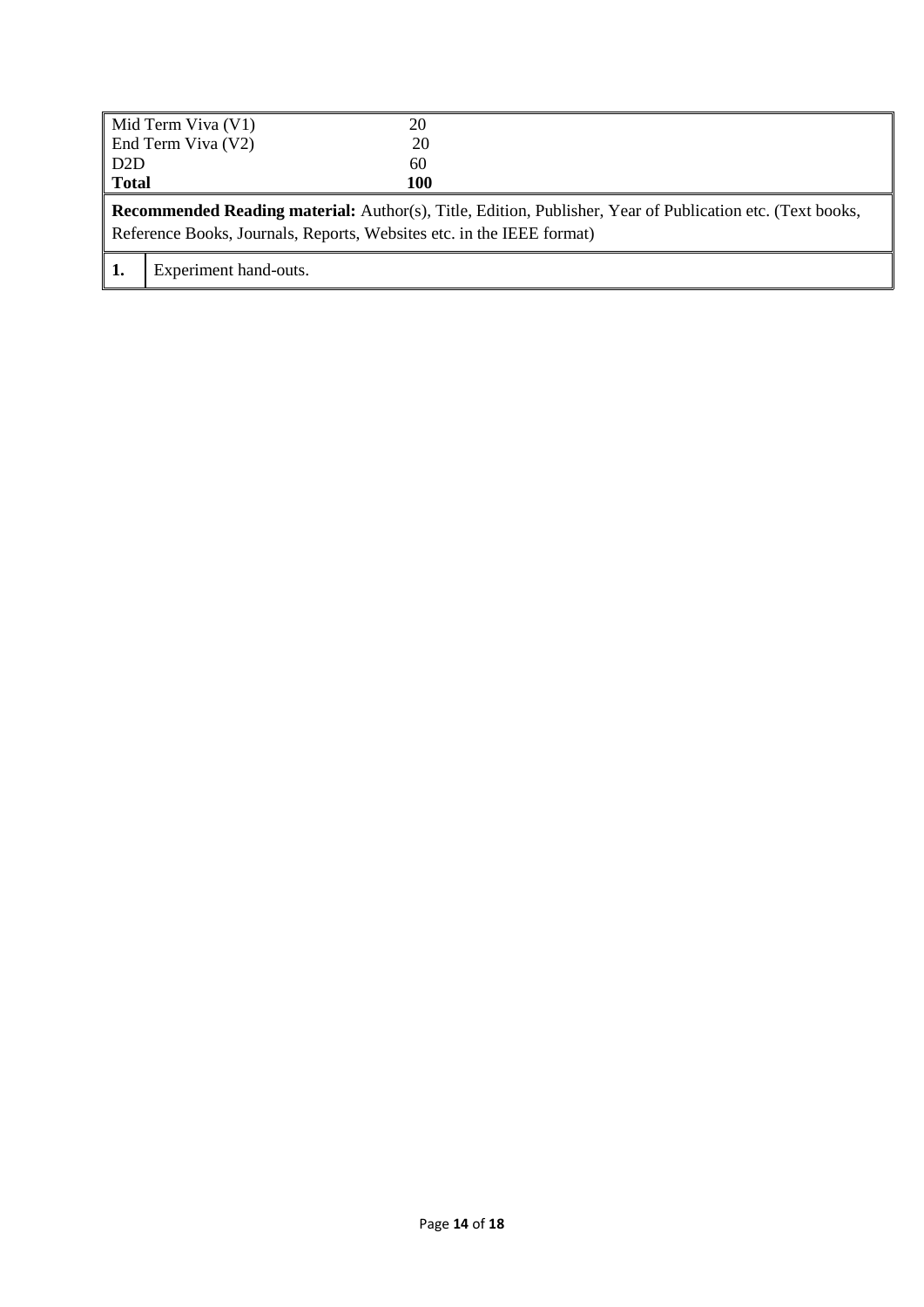| Course Code         | 20M22PH213 | Semester: ODD                                |                      |  |  |                                    | <b>Semester: 3rd</b> Session 2020-2021 |
|---------------------|------------|----------------------------------------------|----------------------|--|--|------------------------------------|----------------------------------------|
|                     |            |                                              |                      |  |  | <b>Month from July to December</b> |                                        |
| Course Name         |            | <b>Semiconductor and Electronic Devices:</b> |                      |  |  |                                    |                                        |
| $\parallel$ Credits |            |                                              | <b>Contact Hours</b> |  |  |                                    |                                        |

| <b>Faculty (Names)</b> | Coordinator(s)                 | Dinesh Tripathi |
|------------------------|--------------------------------|-----------------|
|                        | Teacher(s)<br>(Alphabetically) | Dinesh Tripathi |

|                 | <b>COURSE OUTCOMES</b>                                                                                                           | <b>COGNITIVE LEVELS</b>              |
|-----------------|----------------------------------------------------------------------------------------------------------------------------------|--------------------------------------|
| CO <sub>1</sub> | Define terminology and concepts of semiconductors in correlation with Remember Level<br>semiconductor related electronic devices | (Level 1)                            |
| CO <sub>2</sub> | Explain optical thermal and electronic properties of semiconductor and<br>devices in equilibrium and steady state conditions     | <b>Understand Level</b><br>(Level 2) |
| CO <sub>3</sub> | Apply mathematical equations and laws of semiconductor physics to<br>solve related problems.                                     | Apply Level<br>(Level 3)             |
| CO <sub>4</sub> | Analyze and compare different semiconductor and electronic devices<br>for understanding their performances                       | Analyze Level<br>(Level 4)           |

| <b>Module</b><br>No. | Title of the<br><b>Module</b> | <b>Topics in the Module</b>                                                                                                                                                                                                                                                | No. of<br><b>Lectures for</b><br>the module |
|----------------------|-------------------------------|----------------------------------------------------------------------------------------------------------------------------------------------------------------------------------------------------------------------------------------------------------------------------|---------------------------------------------|
| 1.                   | Semiconductors                | Energy bands, direct and indirect semiconductors, charge<br>carriers, mobility, drift of carriers in field, bonds and bands<br>in semiconductors, intrinsic and extrinsic semiconductors,<br>law of mass action, Hall effect and cyclotron resonance in<br>semiconductors. | 12                                          |
| 2.                   | <b>Optical Injection</b>      | Carrier life time, direct and indirect recombination of<br>electron and holes, steady state carrier generation, diffusion<br>and drift of carriers, the continuity equation, steady state<br>carrier injection, The Haynes-Shockley experiment.                            | 8                                           |
| 3.                   | Junctions                     | Metal-Semiconductor contact: under equilibrium, and non-<br>equilibrium conditions, the junction diode theory, tunnel<br>diode, photodiode, LED, solar cell, Hetro-junctions and<br>Laser diode.                                                                           | 10                                          |
| 4.                   | Devices                       | Transistors:<br><b>Bipolar</b><br>Charge<br>Junction<br>transport<br>and<br>amplification, minority carrier distribution and terminal<br>currents switching behavior in bipolar transistor, FET and                                                                        | 10                                          |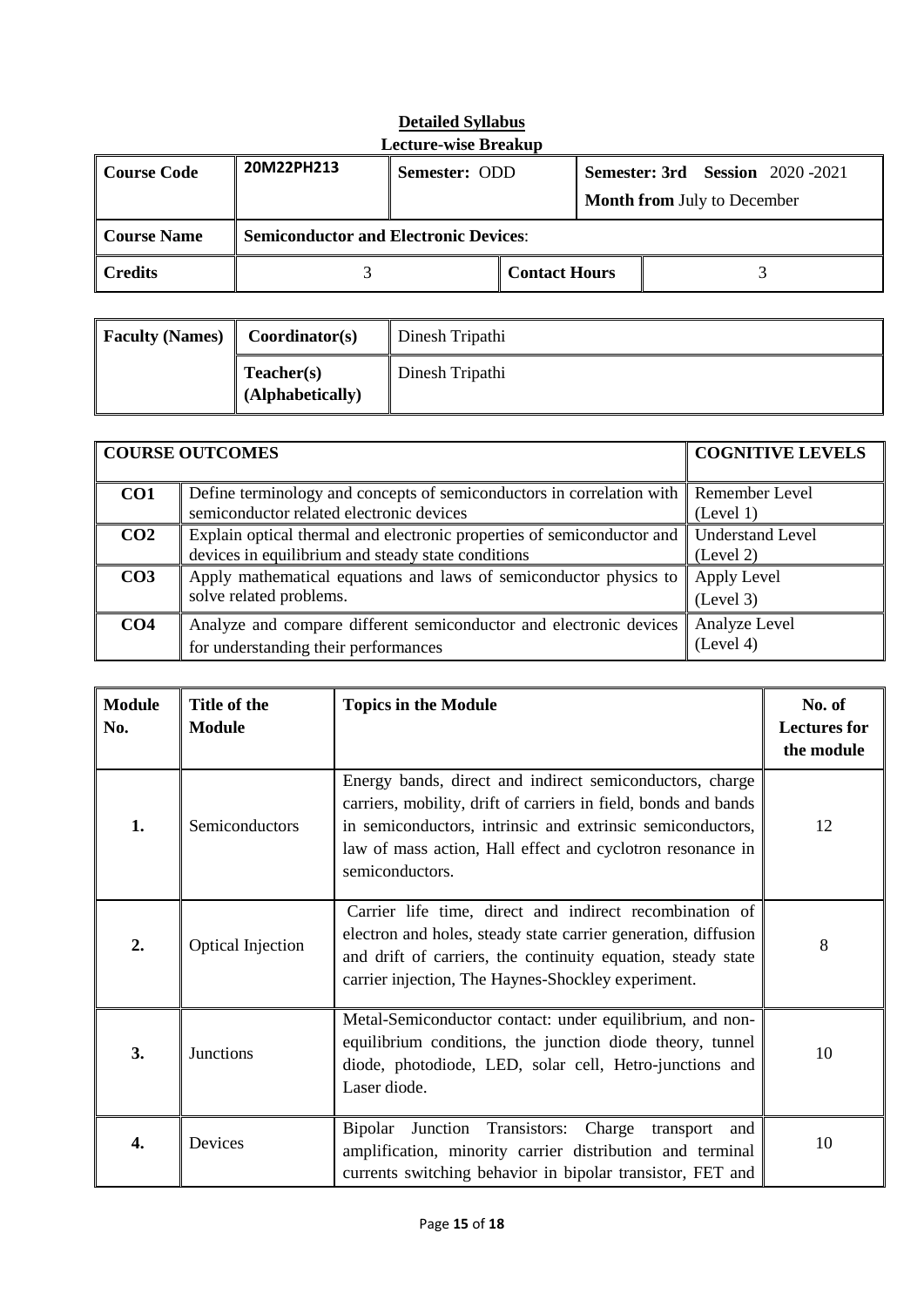|                                 | MOSFET: Ideal MOS capacitor, effect of work function<br>and interface charge on threshold voltage. |    |
|---------------------------------|----------------------------------------------------------------------------------------------------|----|
|                                 | <b>Total number of Lectures</b>                                                                    | 40 |
| <b>Evaluation Criteria</b>      |                                                                                                    |    |
| <b>Components</b>               | <b>Maximum Marks</b>                                                                               |    |
| T1                              | 20                                                                                                 |    |
| T2                              | 20                                                                                                 |    |
| <b>End Semester Examination</b> | 35                                                                                                 |    |
| <b>TA</b>                       | 25 [2 Quiz (7 M), Attendance (7 M) and A mini-project and class                                    |    |
|                                 | performance (6 M) and class performance (5M)]                                                      |    |
| <b>Total</b>                    | <b>100</b>                                                                                         |    |

|                  | <b>Recommended Reading material:</b>                                                       |  |  |  |  |  |  |
|------------------|--------------------------------------------------------------------------------------------|--|--|--|--|--|--|
| ' 1.             | Donald A Neamen & Dhrubes Biswas, Semiconductor Physics and Devices, McGraw Hill Education |  |  |  |  |  |  |
| $\overline{2}$ . | S. M. Sze, Physics of Semiconductor devices, Wiley-Interscience                            |  |  |  |  |  |  |
| 3.               | Streetman and Banerjee, Solid State Electronic devices, PHI                                |  |  |  |  |  |  |
| $\overline{4}$ . | Umesh Mishra and Jasprit Singh, Semiconductor Device Physics and Design,                   |  |  |  |  |  |  |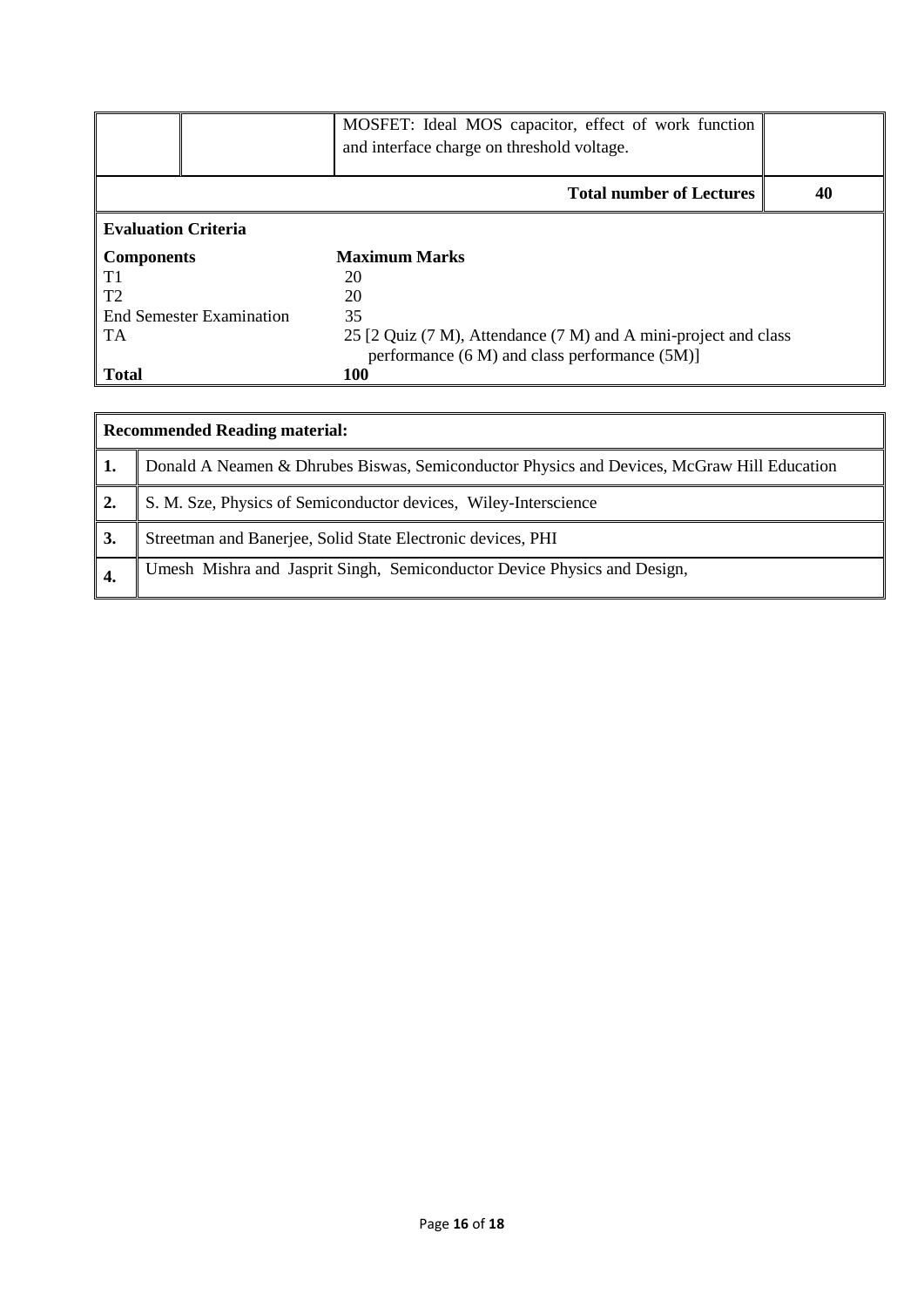| <b>Course Code</b>                    |                                                                                                                                                                                                                                                                                                                                     | 20M22PH212                                                                                                                                                                                                                                                                                                          |                         | <b>Semester: Odd</b>                                                                                                                                                                                                                                                                                                                                                                                                                                                 |                      | Semester: 3rd Session 2020-21<br><b>Month from: July to December</b> |  |                         |                                             |
|---------------------------------------|-------------------------------------------------------------------------------------------------------------------------------------------------------------------------------------------------------------------------------------------------------------------------------------------------------------------------------------|---------------------------------------------------------------------------------------------------------------------------------------------------------------------------------------------------------------------------------------------------------------------------------------------------------------------|-------------------------|----------------------------------------------------------------------------------------------------------------------------------------------------------------------------------------------------------------------------------------------------------------------------------------------------------------------------------------------------------------------------------------------------------------------------------------------------------------------|----------------------|----------------------------------------------------------------------|--|-------------------------|---------------------------------------------|
| <b>Course Name</b>                    |                                                                                                                                                                                                                                                                                                                                     | <b>Quantum Optics</b>                                                                                                                                                                                                                                                                                               |                         |                                                                                                                                                                                                                                                                                                                                                                                                                                                                      |                      |                                                                      |  |                         |                                             |
| <b>Credits</b>                        |                                                                                                                                                                                                                                                                                                                                     |                                                                                                                                                                                                                                                                                                                     | $\overline{\mathbf{3}}$ |                                                                                                                                                                                                                                                                                                                                                                                                                                                                      | <b>Contact Hours</b> |                                                                      |  | $\overline{\mathbf{3}}$ |                                             |
| <b>Faculty (Names)</b><br>Coordinator |                                                                                                                                                                                                                                                                                                                                     |                                                                                                                                                                                                                                                                                                                     | Anirban Pathak          |                                                                                                                                                                                                                                                                                                                                                                                                                                                                      |                      |                                                                      |  |                         |                                             |
| <b>Teacher</b>                        |                                                                                                                                                                                                                                                                                                                                     |                                                                                                                                                                                                                                                                                                                     |                         | Anirban Pathak                                                                                                                                                                                                                                                                                                                                                                                                                                                       |                      |                                                                      |  |                         |                                             |
| <b>COURSE OUTCOMES</b>                |                                                                                                                                                                                                                                                                                                                                     |                                                                                                                                                                                                                                                                                                                     |                         |                                                                                                                                                                                                                                                                                                                                                                                                                                                                      |                      |                                                                      |  |                         | <b>COGNITIVE LEVELS</b>                     |
| CO1                                   |                                                                                                                                                                                                                                                                                                                                     | Recall basics of field quantization                                                                                                                                                                                                                                                                                 |                         |                                                                                                                                                                                                                                                                                                                                                                                                                                                                      |                      |                                                                      |  | Remembering (C1)        |                                             |
| CO <sub>2</sub>                       |                                                                                                                                                                                                                                                                                                                                     | quantum optics                                                                                                                                                                                                                                                                                                      |                         | Explain various physical phenomena which fall under the domain of                                                                                                                                                                                                                                                                                                                                                                                                    |                      |                                                                      |  | Understanding $(C2)$    |                                             |
| CO <sub>3</sub>                       |                                                                                                                                                                                                                                                                                                                                     |                                                                                                                                                                                                                                                                                                                     |                         | Apply the witnesses of quantum ness of light on various quantum<br>states to determine their non classical properties and applicability                                                                                                                                                                                                                                                                                                                              |                      |                                                                      |  | Applying (C3)           |                                             |
| CO <sub>4</sub>                       |                                                                                                                                                                                                                                                                                                                                     | quantum treatment                                                                                                                                                                                                                                                                                                   |                         | Analyze complex problems related to matter field interaction using                                                                                                                                                                                                                                                                                                                                                                                                   |                      |                                                                      |  | Analyzing (C4)          |                                             |
| <b>Module</b><br>No.                  | Title of the<br><b>Module</b>                                                                                                                                                                                                                                                                                                       |                                                                                                                                                                                                                                                                                                                     |                         | <b>Topics in the Module</b>                                                                                                                                                                                                                                                                                                                                                                                                                                          |                      |                                                                      |  |                         | No. of<br><b>Lectures</b> for<br>the module |
| 1.                                    | Classification of optics as classical, semi-classical and<br><b>Introduction to</b><br>quantum optics; establish the need of field quantisation for<br>quantum optics<br>understanding of various optical phenomena;<br>the<br>quantization of electromagnetic field (second quantization),<br>normal ordering and field operators. |                                                                                                                                                                                                                                                                                                                     |                         |                                                                                                                                                                                                                                                                                                                                                                                                                                                                      | 5                    |                                                                      |  |                         |                                             |
| 2.                                    |                                                                                                                                                                                                                                                                                                                                     | <b>Coherent state</b><br>Coherent state as an eigenket of annihilation operator and<br>and the notion of<br>other definitions of coherent state; properties of coherent<br>state; notion of pure and mixed state; Glauber-Sudarshan P-<br>nonclassicality<br>representation and the nontion of nonclassical states. |                         |                                                                                                                                                                                                                                                                                                                                                                                                                                                                      |                      | 5                                                                    |  |                         |                                             |
| 3.                                    | Quantum<br>(nonclassical)<br>states of light their<br>properties,<br>witnesses<br>and<br>nonclassicality<br>inducing<br>operations                                                                                                                                                                                                  |                                                                                                                                                                                                                                                                                                                     |                         | Notion of squeezed state, antibunchied state, entangled<br>states, states with sub-Poissonian photon statistics, etc, and<br>their properties; Displacement operator, squeezing operator,<br>and photon addition and subtraction operators, their roles in<br>inducing nonclassicality. Operational criteria for witnessing<br>nonclassicality with emphasis on correlation functions and<br>quasi probability distributions like Wigner function and Q<br>function. |                      |                                                                      |  | 8                       |                                             |
| 4.                                    | Generation,<br>evolution                                                                                                                                                                                                                                                                                                            | and                                                                                                                                                                                                                                                                                                                 |                         | Various physical process used to generate quantum<br>(nonclassical) light e.g., SPDC and other nonlinear optical                                                                                                                                                                                                                                                                                                                                                     |                      |                                                                      |  | 14                      |                                             |